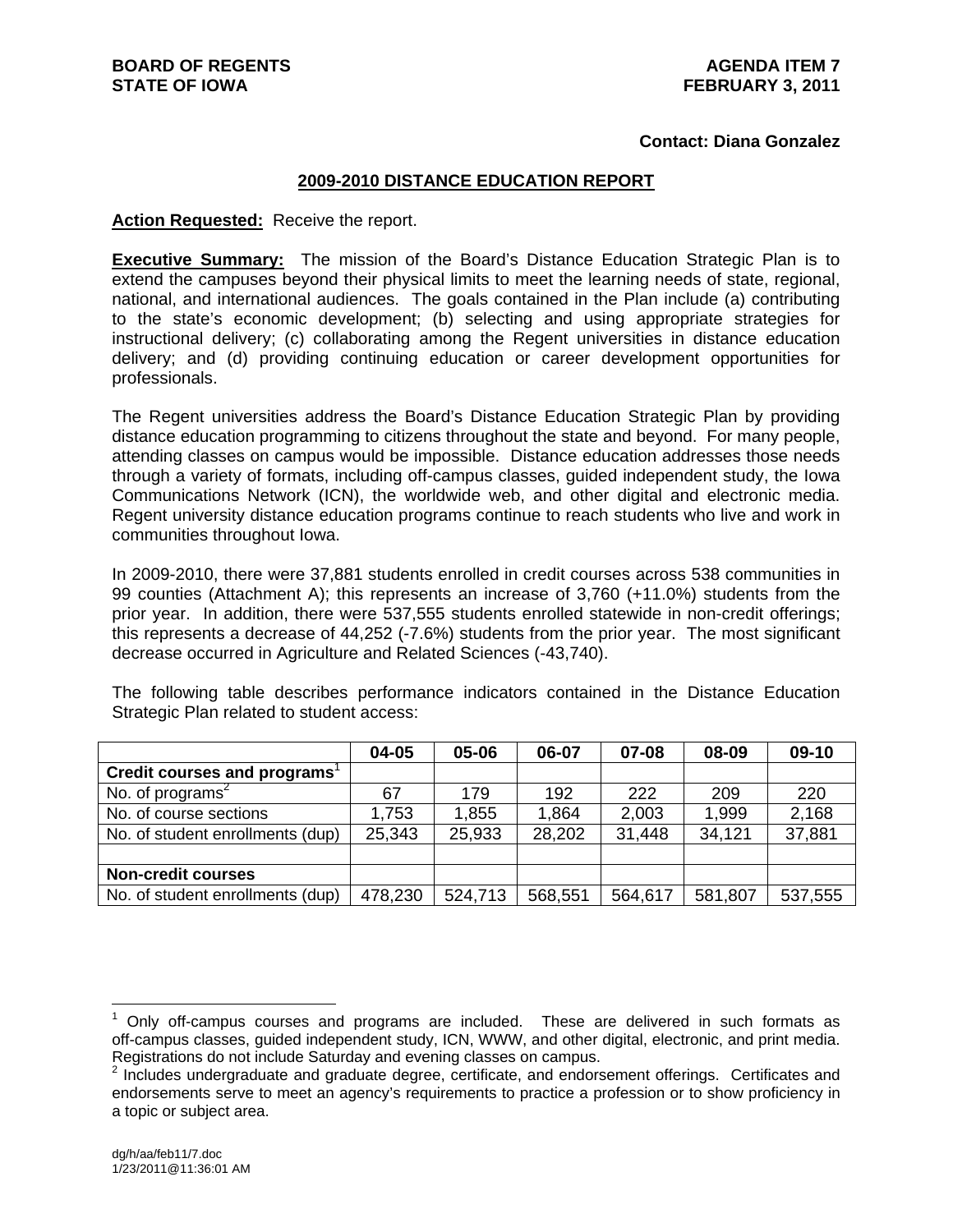- $\boxtimes$  In 2009-2010, the subject areas with the highest credit course registrations included business, management and marketing (7,426); education (6,556); recreation and fitness studies (3,103); health professions (2,838); and social sciences (2,440). These areas comprise approximately 59% of the total credit registrations.
- $\boxtimes$  In 2009-2010, the subject areas with the highest non-credit course registrations were family and consumer sciences (185,808); personal awareness (113,032); and agriculture and related sciences (90,179). These three areas comprise more than 72% of the total non-credit registrations.

The following table includes a summary of enrollment by delivery mode, level, and credit. For undergraduate credit courses, the most frequently used delivery mode is the web (including guided independent study) and for graduate credit courses it is on-site face-to-face instruction.

| <b>Delivery Mode</b>                      | <b>Undergrad. Credit</b> | <b>Grad. Credit</b> | <b>Credit Total</b> | <b>Non-Credit Total</b> |
|-------------------------------------------|--------------------------|---------------------|---------------------|-------------------------|
| <b>ICN</b>                                | 562                      | 1,405               | 1,967               | 576                     |
| Web                                       |                          |                     |                     | 1,510                   |
| $\star$<br>Semester-<br>based courses     | 8,848                    | 5,320               | 14,168              | 969                     |
| $\star$<br>Guided<br>independent<br>study | 4,743                    | 389                 | 5,132               | 11,857                  |
| On-Site                                   | 3,291                    | 9,255               | 12,546              | 332,361                 |
| <b>Mailed Media</b>                       | 188                      | 45                  | 233                 | 1,115                   |
| <b>Other Off-Campus</b>                   | 2,441                    | 1,394               | 3,835               | 189,167                 |
| TOTAL                                     | 20,073                   | 17,808              | 37,881              | 537,555                 |

The Distance Education Report addresses the Board's Strategic Plan priorities – "access, affordability, and student success; educational excellence and impact; and economic development and vitality."

#### **Background:**

 $\Leftrightarrow$  The following were major trends related to distance education identified by the Regent universities in 2009-2010.

## **☑** University of Iowa.

- **More on-campus students are using online courses to supplement their** programs of study. Some departments, such as Spanish, have added online components to on-campus course offerings. The demand for online courses requires that the Division work closely with departments to ensure that campus sections are not affected.
- **Example 20 The Bachelor of Applied Studies is gaining momentum as more community** college students discover that they can apply their AAS degree to a baccalaureate program.
- **Example 1** The competition for distance education students remains ever-present as opportunities for specific degrees from for-profit institutions emerge.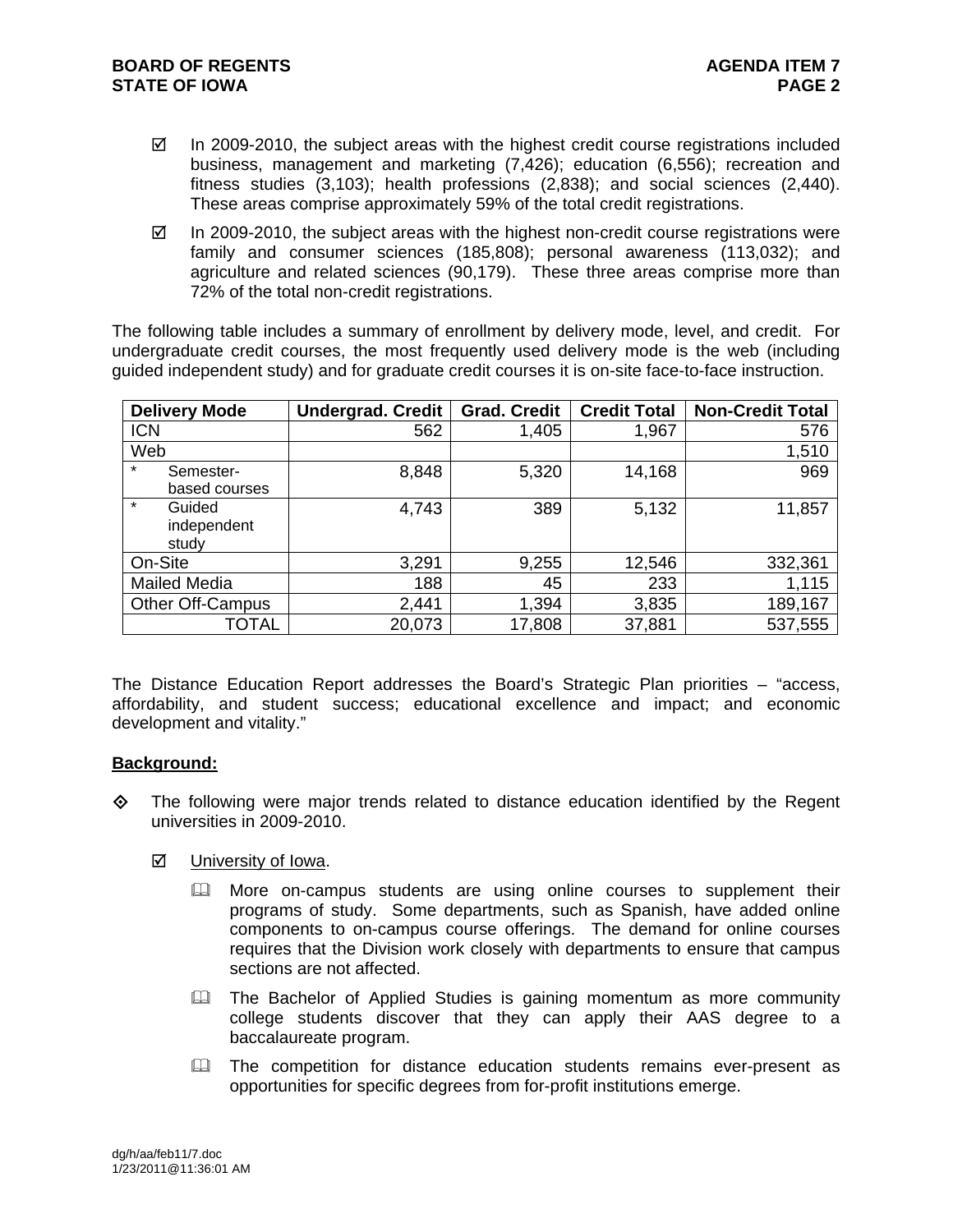#### $\boxtimes$  Iowa State University.

- **Engineering Online Learning is formalizing "preferred education provider"** partnerships with key industry partners to increase enrollments and provide a focus for new program development.
- **Major corporations are soliciting competitive proposals from universities to** qualify as approved educational providers in subject areas strategic to the corporation. Employees must enroll in these select programs to receive tuition assistance.
- **Engineering Online Learning is promoting the use of blended delivery materials,** such as live lecture enhanced with web-based video, online discussion boards, online quizzes, and live web-conferencing for planning meetings and help sessions.
- The College of Liberal Arts and Sciences no longer uses the ICN for course delivery. Courses are now delivered over the Internet.
- E Faculty are using an increasing number of course delivery tools to deliver convenient and reliable online courses to on- and off-campus learners. These tools include web-based learning management systems, lecture capture, podcasting solutions, and collaborative web-based tools to connect faculty with learners. Continued investments in course delivery systems improve student engagement, allow for anytime, anywhere course review, and improve peer learning. Use of instructor virtual office hours improves access for students.
- **E. Demand for distance and online education continues to expand, as does** competition for distance learners as higher education institutions expand their online offerings. The College of Liberal Arts and Sciences has seen a notable increase in the number of full-time on-campus students who want the convenience of taking an online course as part of their program of study. Traditional students participating in study abroad programs, internships, and co-ops are also turning to online course delivery as a way of staying on track for graduation.
- **Exall Due to limited faculty expertise in Family Financial Planning (FFP) and** Gerontology and Dietetics elsewhere, ISU has partnered with 10 other universities throughout the United States to participate in teaching online programs through the Great Plains Interactive Distance Education Alliance. There are more than 50 students accepted and participating in the degree programs through ISU. The FFP classes are also taken by ISU-MBA students as a way to fulfill an emphasis area. The FFP program can also be taken as a concurrent program with the Family Finance, Housing and Policy (FFHP) on-campus undergraduate program which allows students to complete their Bachelor and Masters degrees at a faster pace and reduce the overall financial burden of obtaining two degrees.
- $\Box$  iTunesU has been available on campus for some time and will eventually allow all faculty to post course lectures for students to view through iTunes.
- Lynda.com is a training service that offers instruction on hundreds of software programs. Anyone with an ISU NetID can access the training materials.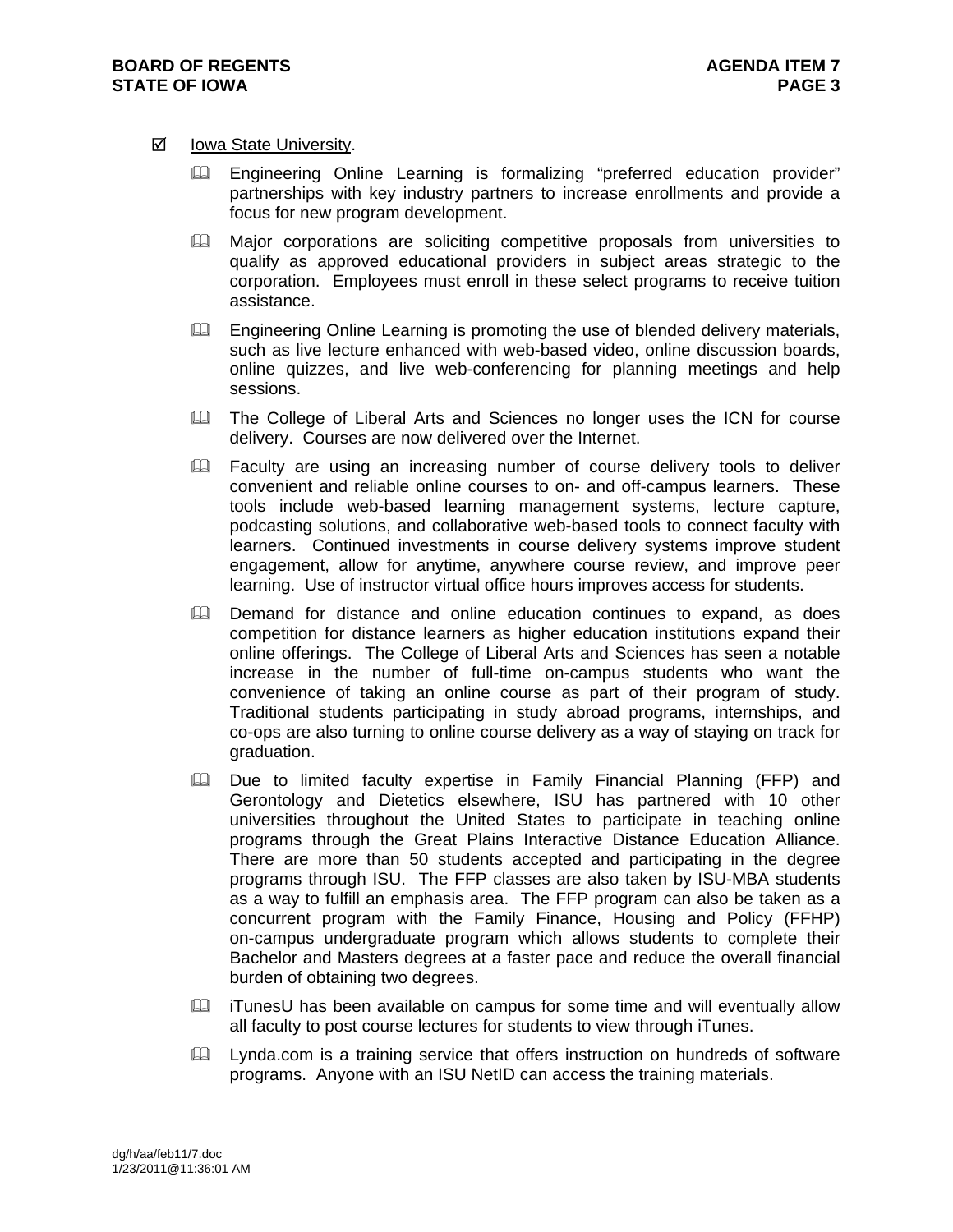- **Example 20 The College of Human Sciences uses Skype as a tool to bring in guest lecturers** or to visit as a guest lecturer in other institutions. This free, Internet-based phone service also allows for video, so the callers can see each other. Skype has been used for many years by international students to connect home, and now it is being used more widely for meetings and to bring speakers to the courses. Skype was used to successfully deliver a guest lecture broadcast from an office on campus to a group of 21 graduate students in China using an eyeball camera and headset.
- $\Box$  Professors are using multiple technologies to interact with students. The use of Adobe Connect, a webinar service that is hosted and supported on campus, was used to meet with students from a multimedia classroom. Both on-campus and off-campus students could see and hear each other during the sessions. The professor could also share his computer screen to display documents, web pages, and the Stata (statistics) program. To further enhance the course, he used an interactive pen display (Wacom) to write out formulas and draw diagrams in real time. This display uses a pen-shaped stylus and allows the user to 'write' on the computer screen. The software used with this display included OneNote, ScreenMarker, and Smart Whiteboard. Course content and recordings of the live sessions were posted in WebCT, where students could also post discussion comments and collaborate on projects.
- Wimba Live Classroom is another webinar service, hosted by an external company. This service is accessible to any course through WebCT. The benefit of this service is that any instructor can add a webinar 'room' to the course as a place to meet live with students, either for virtual office hours or to deliver lectures. Similar to Adobe Connect, the meetings can be recorded, the presenter can share his/her computer screen, and cameras, and microphones or phones can be used to participate.
- University of Northern Iowa.
	- **E. UNI's Distance Education credit enrollments increased by four percent, marking** the fourth consecutive year of growth. Enrollments in online courses increased by 22 percent, while enrollments in ICN/blended courses declined slightly. Both on-campus and off-campus students are gravitating toward online courses. These trends are expected to continue.
	- $\Box$  The capabilities and features of distance education technologies are changing rapidly. UNI closely monitors new developments and is expanding the use of tools, such as Adobe Connect, Panopto, and Skype to connect with learners in both credit and non-credit activities. Short professional development webinars are proving popular with alumni. Adobe Connect and Skype are being used to connect advisors and technical support staff with students at a distance.
	- $\Box$  Faculty members weigh the advantages and disadvantages of possible delivery methods in the context of course and program outcomes and determine the most effective teaching methods. In some cases, outcomes can be met with an online approach while in other cases, a blended or face-to-face approach is deemed to be best for student learning.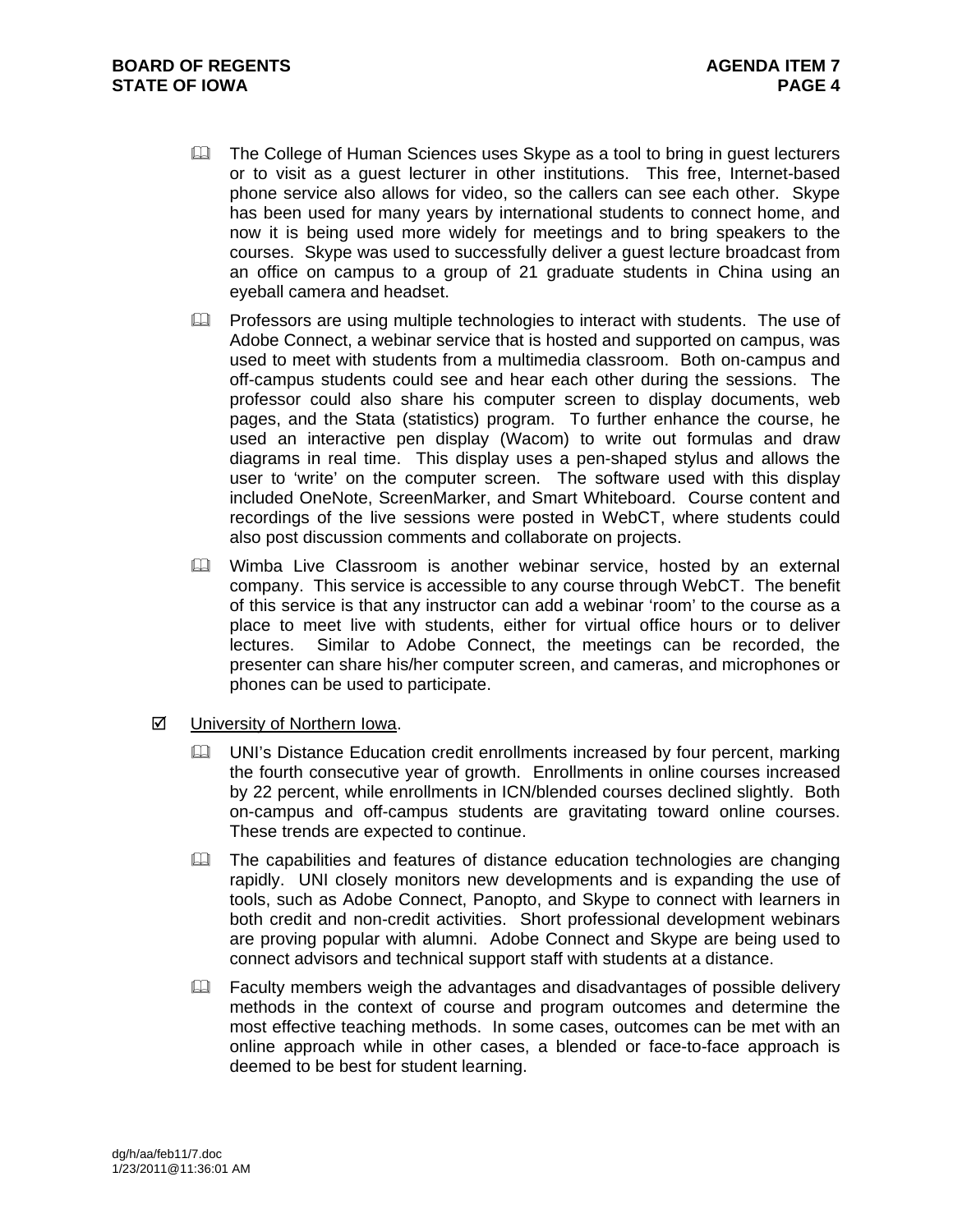- $\Box$  One of the primary factors that constrains the growth of distance education is the number of available faculty members. In the short-term, UNI's early retirement program reduced the number of faculty members available to teach distance education courses. Furthermore, many program areas are currently operating at full capacity.
- The trend toward a more competitive distance education market continues. In particular, the teacher education market has been flooded with low-cost courses and programs from in-state and out-of-state colleges and universities.
- UNI's primary strategy to compete with low-cost providers is to provide high-quality distance education offerings and strong support services. To increase efficiencies and keep costs down, UNI integrates on- and off-campus audiences whenever possible.
- $\Leftrightarrow$  The following are strategic initiatives supporting the Board's Strategic Plan for Distance Education and its focus on cooperation and collaboration. The Regent universities collaborate with each other and with other institutions to enhance distance education opportunities for Iowans.
	- $\boxtimes$  The three Regent universities jointly developed an Iowa Teacher Intern Licensure Program for those individuals who already hold a bachelor's degree and who seek to become credentialed K-12 teachers. The program is delivered through a combination of distance education and face-to-face course work. UNI provides the coordination of the program, ISU oversees the evaluation efforts, and SUI oversees registrations and the distance delivery of the program.
	- $\boxtimes$  The universities offer programming at the Iowa Lakeside Lab Regents Resource Center to provide science field courses and courses in teacher preparation, writing, and entrepreneurial studies. The Regent universities cooperated in developing the Center website available at www.continuetolearn.uiowa.edu/lakesidelab.
	- $\boxtimes$  The Regent universities are collaborating with the Iowa Department of Education to deliver online courses to individuals who wish to pursue a graduate program in speech pathology. This program was initiated to help address the shortage of school-based speech-language pathologists in the rural areas of the state.
	- $\boxtimes$  The University of Iowa, Iowa State University, and the University of Northern Iowa are partnering with the University of Missouri by sharing specialized content in the field of transportation through streaming video. The partnership provides the participating institutions access to specialized presentations and content that would not otherwise be available.
	- $\boxtimes$  The Regent universities provide coursework for the Bachelor of Liberal Studies (BLS) and the Bachelor of Applied Studies (BAS) and provide courses and programs at the Southwest Iowa Regents Resource Center, Tri-State Graduate Center, and the Quad-Cities Graduate Center. The following table describes the participation of students in the Bachelor of Liberal Studies and the Bachelor of Applied Studies Programs in 2009-2010 at the Regent universities.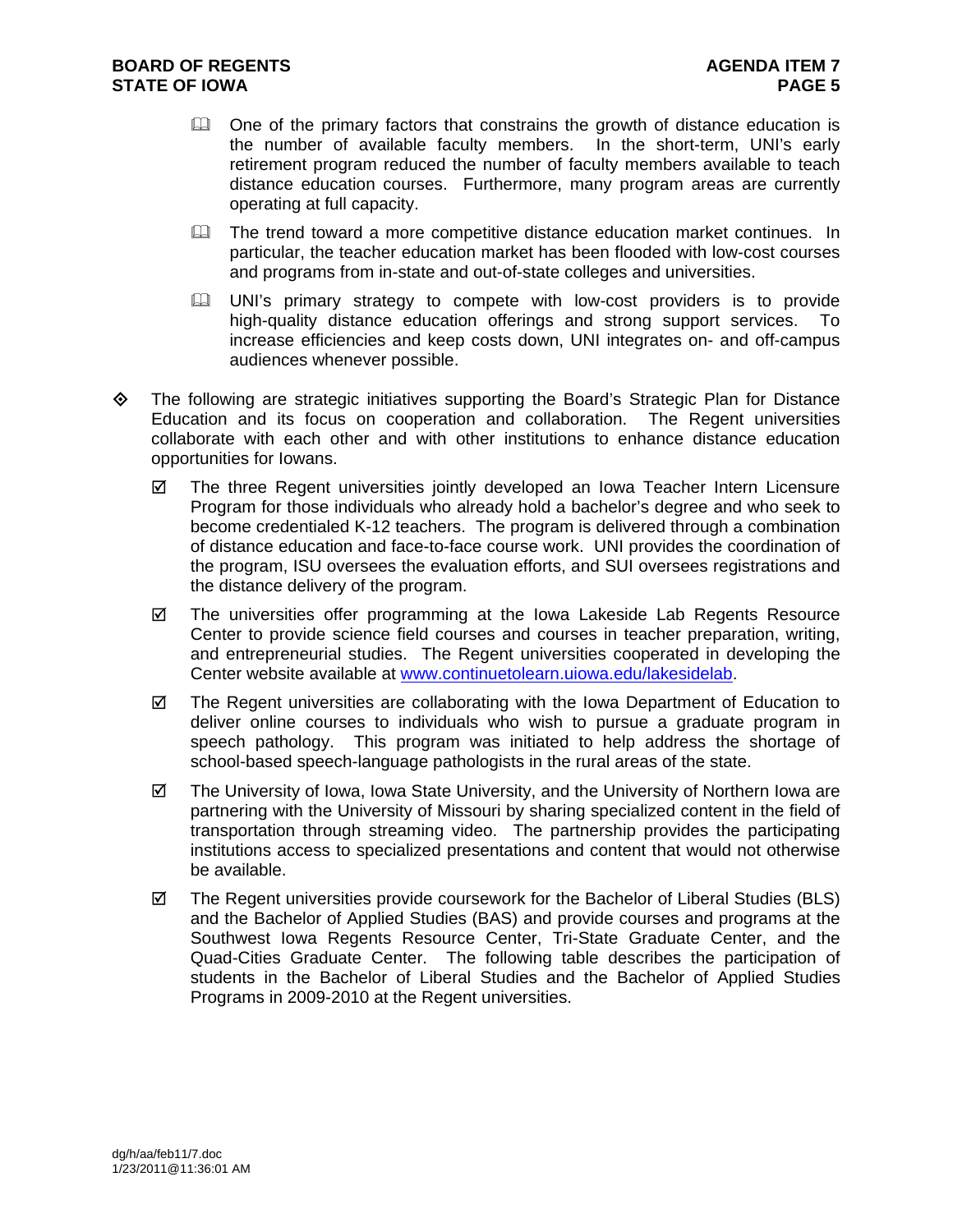| <b>PROGRAM</b>                           | <b>SUI</b> | <b>ISU</b> | <b>UNI</b> | <b>TOTAL</b> |
|------------------------------------------|------------|------------|------------|--------------|
| <b>Bachelor of Liberal Studies</b>       |            |            |            |              |
| Enrollment                               | 203        | 258        | 171        | 632          |
| Graduates                                | 20         | 109        | 16         | 145          |
| <b>New Admissions</b>                    | 62         | 106        | 27         | 195          |
| Liberal Studies Interest (SUI)           | 11         |            |            | 11           |
|                                          |            |            |            |              |
| <b>Bachelor of Applied Studies (SUI)</b> |            |            |            |              |
| Enrollment                               | 263        |            |            | 263          |
| Graduates                                | 10         |            |            | 10           |
| <b>New Admissions</b>                    | 144        |            |            | 144          |

The following are strategic initiatives supporting the Board's Strategic Plan for Distance Education at each of the Regent universities.

- **☑** University of Iowa.
	- **Example 20** Marketing and other efforts to promote available opportunities.
		- $\Rightarrow$  The Division of Continuing Education is committed to a major revision and re-organization of its web site so that distance students will have easy access to program information, registration, advising, and financial aid. In 2009-2010, the Division piloted virtual advising using web software to allow visual as well as audio communication and sharing of documents.
		- $\Rightarrow$  The University worked with Iowa community colleges to identify partnerships, programs, and courses more prominently as part of the community college site.
		- $\Rightarrow$  To establish an identity for efforts at Western Iowa Tech Community College in Sioux City, the University has committed to limited television spots targeted at 25-45 year old geographically-committed potential students.
		- $\Rightarrow$  The Division will continue to integrate business practices efficiently to take advantage of the services of other University offices; explore available software and seek methods to take best advantage of limited programs.
	- **EQ** New programming.
		- $\Rightarrow$  The School of Social Work initiated a Bachelor of Arts Program in Social Work in Des Moines; the University continues to explore opportunities in business and mass communication.
		- $\Rightarrow$  The University signed a unique partnership with Southeast Community College to allow graduates of their Industrial Technology Program to complete requirements for the Bachelor of Applied Studies Program.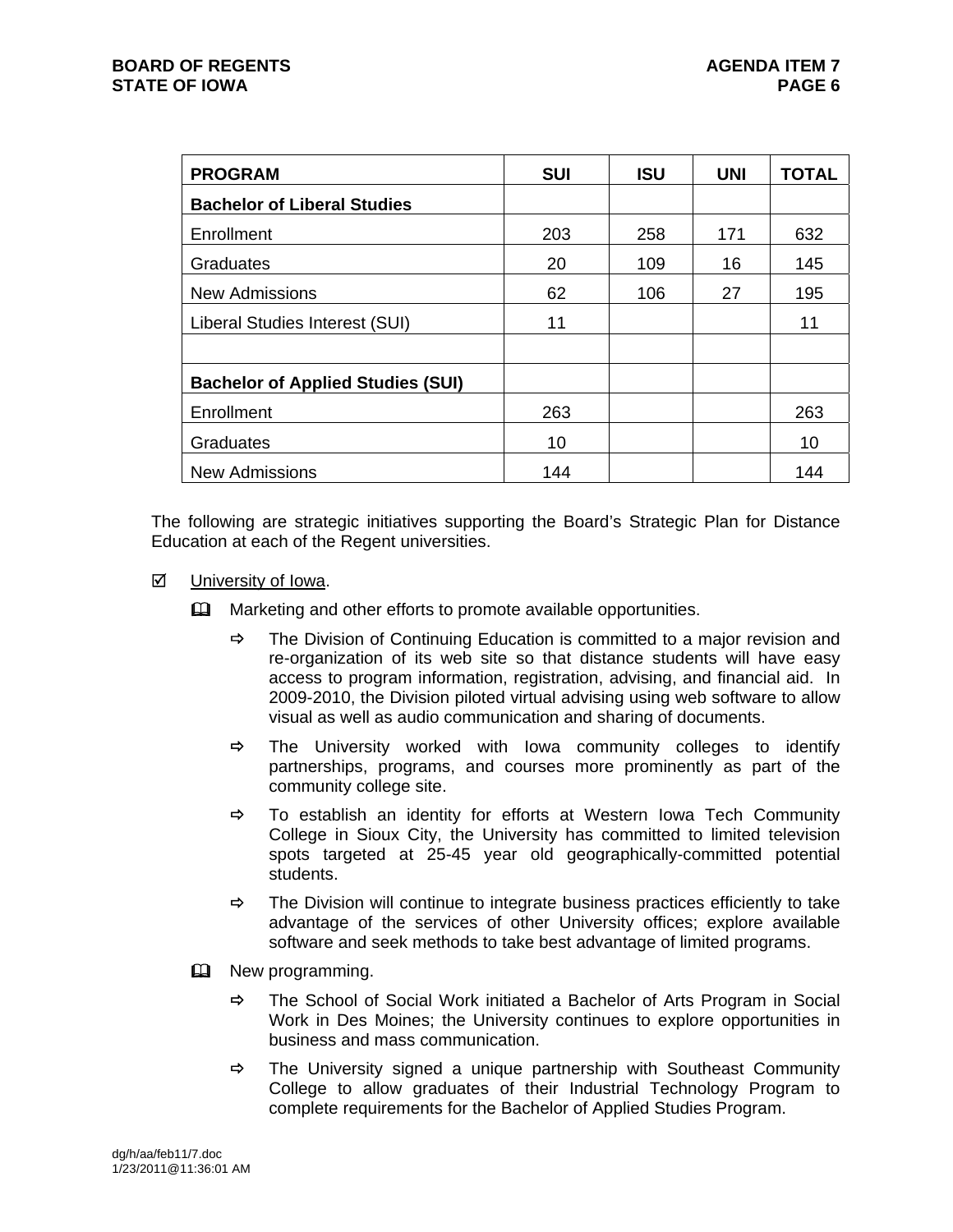- **EQ** Market analysis.
	- $\Rightarrow$  The University is initiating projects in competitive intelligence which will help determine necessary programs and possible delivery sites.
	- $\Rightarrow$  The University is developing a reporting format to identify program and course enrollment by community college district.
- **Q** Research on student learning.
	- $\Rightarrow$  The Division's evaluation system is helping staff identify courses which need to be strengthened and best practices that can be shared with faculty.
- $\boxtimes$  Iowa State University.
	- ISU continues to see a rapid growth in distance education programs, course offerings, and student enrollments. In 2009-2010, there was a net increase of five programs and 1,530 student enrollments, which resulted in a distance education growth rate of 19.4% from the prior year. The most significant area of growth was within the undergraduate courses where there was a 30 percent increase in enrollments from the prior year. The past year also saw a significant change in the tuition distribution model for distance education. Moving the distribution stream to match on-campus efforts allowed distance education programs to open their courses to a wider on-campus audience.
	- The College of Liberal Arts and Sciences Center for Distance and Online Learning (CDOL) continues to expand distance and online learning opportunities to undergraduate and graduate students. CDOL is helping Liberal Arts and Sciences departments and faculty to develop and offer rigorous, high quality online instruction. They expanded the use of Online Course Development Grants to increase the number of online courses and degree programs.
	- **EU** CDOL staff are partnering with various stakeholders to improve the development and delivery of courses. Recently, ISU partnered with the University of Iowa for the successful delivery of a virtual foreign language course which is being taught to both ISU and SUI students.
	- The College of Engineering, through Engineering Online Learning, is committed to achieving and exceeding the Regents' strategic goal for distance education. They are creating new online graduate degrees and certificates as well as exploring ways to offer introductory engineering courses to community college students and expanding undergraduate online course offerings.
	- **EQUA** The ISU colleges continue to support the Bachelor of Liberal Studies Program through collaboration among the Regent universities.
- University of Northern Iowa.
	- In accordance with its mission and strategic plan, the University of Northern Iowa seeks to expand and enhance its distance education offerings. Service to Iowans who cannot attend classes on campus continues to be a priority. In 2009-2010, UNI offered courses in 84 counties and 173 cities and towns.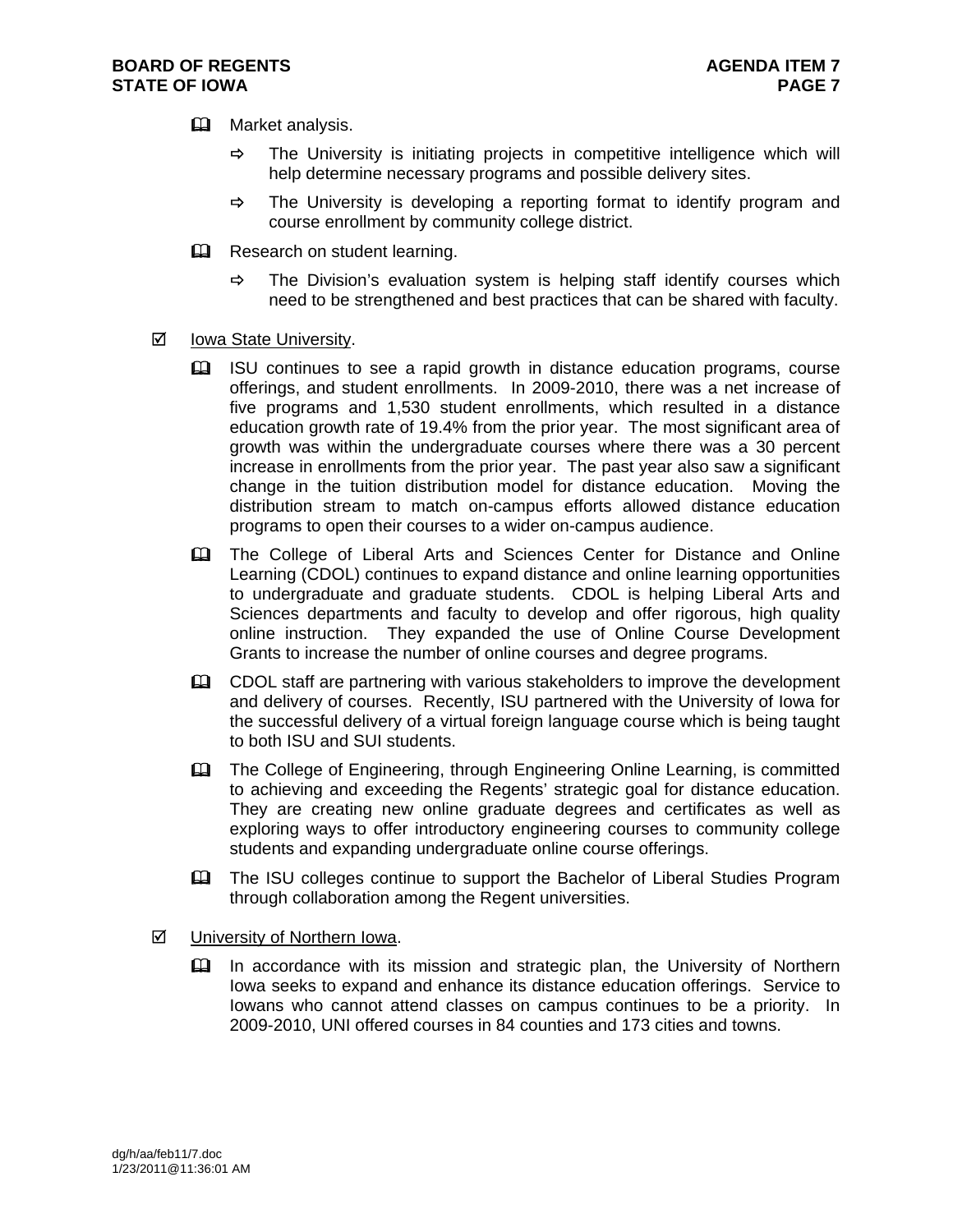- **EQ UNI continually seeks opportunities to expand distance education programs.** The University recently received approval from the Higher Learning Commission to deliver two graduate degree programs entirely online – Master of Adult Education in Elementary Education and the Master of Adult Education in Professional Development for Teachers. Development of course work is underway and the programs are scheduled to begin later in the year. Online delivery will allow UNI to reach new audiences out-of-state, especially alumni and students who are overseas.
- **Example 20** The University adopted Quality Matters, a nationally-recognized framework designed to promote continuous improvement in the quality of online courses and programs. This framework provides the basis for a comprehensive faculty development initiative. The goal of this initiative is to increase the number of high-quality online courses by providing training opportunities and comprehensive instructional design support based on the Quality Matters framework.
- The University is implementing PeopleSoft Campus Solutions as a Student Information System for the campus. One of the benefits of the new system will be increased functionality in serving prospective and current distance education students.
- Adobe Connect (IP video conferencing) and Panopto (lecture capture) have been installed in UNI's nine ICN rooms. In addition, UNI is monitoring the ICN's plan for statewide deployment of Polycom H.323 video conferencing. These systems provide additional capabilities that are not available with the current ICN video network.
- Efforts are underway to recruit two new groups of non-traditional, place-bound students for the 2+2 Elementary Education Program to begin in Spring 2011. This program is offered in cooperation with a number of Iowa community colleges, including Des Moines Area CC, Indian Hills CC, Northeast Iowa CC, Kirkwood CC, Eastern Iowa CC, Southeastern CC, and Western Iowa Tech CC. Total enrollment in the two programs is expected to reach 60-70 students.
- Plans are underway for the three universities to increase the number of shared courses for students who are pursuing the Bachelor of Liberal Studies degree.
- $\diamond$  The following describe web development efforts at the Regent universities.
	- University of Iowa.
		- During the year, the University of Iowa implemented a lecture capture technology called Panopto. This software facilitates the capture of lectures in the classroom including screen capture and video of the lecturer along with audio. The software has several pedagogical features including a search function on Power Point text used in the lecture and a notes feature. In addition, the software includes a reporting function to track individual student viewing of the lectures.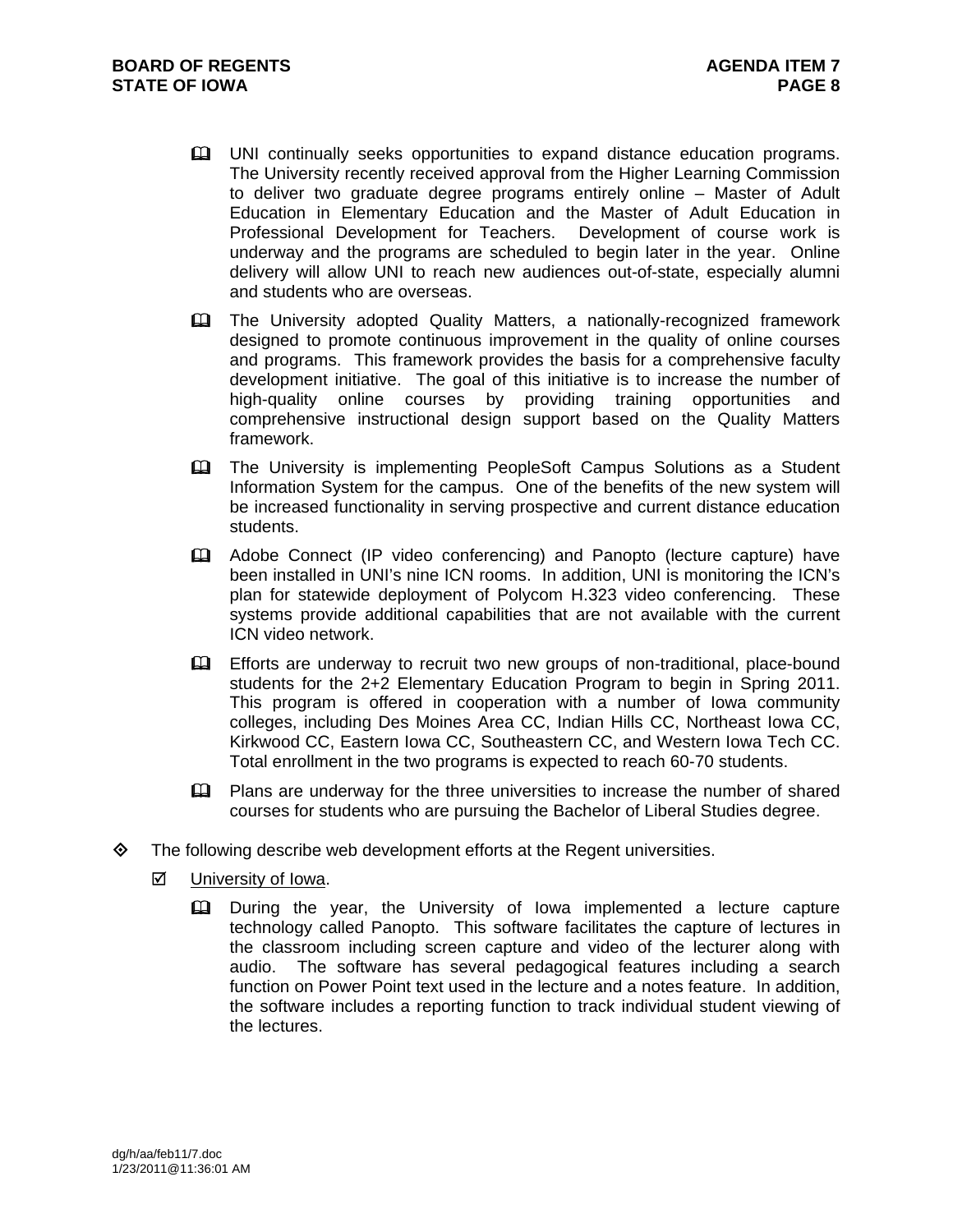- A prior investment by the University was in Elluminate VCS, a video-conferencing technology compatible with other H.323 systems. During the past year, Elluminate VCS facilitated teaching languages, such as classic Greek, among the Regent universities.
- **Et During the past year, several rooms were prepared specifically for online** delivery, including three rooms in the Continuing Education Facility. Two rooms are arranged in seminar format and can accommodate 16 local students. The third room will hold 48 local students. All rooms use either robotic cameras to locate the speaker or a camera which electronically locates the speaker within a 360 degree panorama. A room in the Lindquist Center has also been equipped with robotic cameras and microphones.
- In the John and Mary Pappajohn Education Center in Des Moines, a renovation of rooms on the first floor has been completed to provide large screen projection. These rooms also have access to the Internet through the newly-refurbished wireless network system to facilitate certain types of online activities. One of the rooms includes configurable seminar seating with a 360 degree camera.
- The University has begun efforts to upgrade two rooms at the Iowa Lakeside Laboratory Regents Resource Center to provide online learning capabilities. The network has also been upgraded to increase the bandwidth to outside locations; a site-to-site virtual private network has also been installed to allow better and more secure connectivity to essential SUI learning resources.
- $\boxtimes$  Iowa State University.
	- Engineering Online Learning continues to develop non-credit offerings by repurposing pieces of for-credit courses for continuing education of working professionals. They have also made upgrades to their website to meet the needs of students, faculty, and staff. New additions include an online request form to understand what students need to grow in their respective fields.
	- **EQ The Center for Excellence in Teaching and Learning (CELT) and Information** Technology Services (ITS) continued to manage and support the growth of blended and online courses. In 2009-2010, approximately 2,792 ISU faculty, teaching assistants, and staff used the campus course management system WebCT/Blackboard to enhance face-to-face instruction or deliver online courses. In Spring 2010, approximately 2,777 credit course sections used the course management system to deliver web enhanced content or fully online classes. Five full-time staff positions in CELT are dedicated to providing technical and instructional design support to faculty using web and multimedia technology. Through a student computer fee grant, CELT is working with faculty in a pilot project to convert their course materials to a mobile learning environment. CELT is also working with ITS to pilot a major upgrade to the campus learning management system that will affect 90 percent of enrolled students. CELT faculty programming was focused on blended and hybrid learning as well as increasing the pedagogical uses of student response systems or "clickers."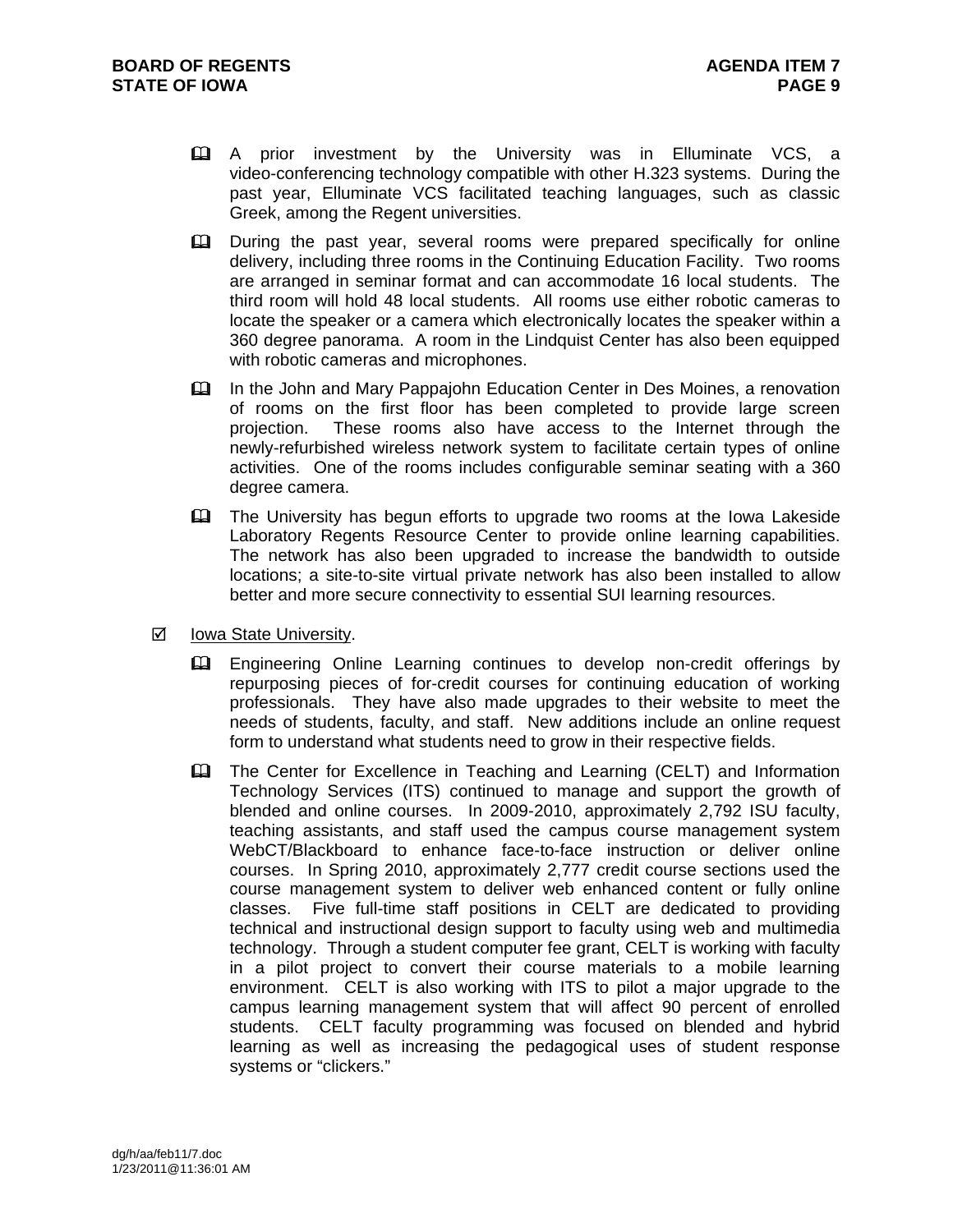- The College of Agriculture and Life Sciences secured a grant to implement WIMBA university-wide and it is currently on a three-year contract. They also secured a grant to implement Camtasia Relay college-wide as their default course capture for both on- and off-campus courses. All courses use WebCT/Blackboard with streaming media or media on CDROM.
- The Liberal Arts and Sciences Center of Distance and Online Learning (CDOL) developed course hubs, which are information portals that work parallel to their website and learning management systems to improve access to course information and expand their marketing efforts. They continue to develop new and improved websites for undergraduate and graduate degree programs.
- University of Northern Iowa.
	- $\mathbf{\Omega}$  The University is implementing a plan to increase the number of online courses and programs. Central elements of the plan include a substantial increase in faculty development opportunities and additional individualized instructional design support. Adjustments in staffing have taken place as a result of these efforts. During the past year, the number of online courses grew and enrollments in online courses increased by 22 percent. The University expects the trend to continue as the plan moves forward.
	- Almost all ICN courses incorporate a blended approach to instruction that combines real-time interaction through the system and online discussions using eLearning. UNI expects to see a continued shift to more online instruction and less time on the ICN as instructors become more confident and familiar with the features and capabilities of other delivery modes.
- $\Diamond$  The following are highlights of the distance education programs at the Regent universities.
	- **☑** University of Iowa.
		- Four components have been developed regarding distance education course development and revision; student support; community college initiative; and distance education testing center.
		- The Division of Continuing Education's Instructional Development team increased efforts in course development and course revision. Due to student demand and preliminary evidence from evaluation efforts, student success seems more likely in single-term online courses than in independent study. When Guided Independent Study courses are due for revision, faculty members are invited to consider moving to single-term online courses.

The College of Nursing, for example, is working with Division staff to transition all GIS courses to single-term online courses. There continues to be a need for GIS courses to meet student need so a comprehensive change will not occur; however, it is a trend specific to some of the professional programs, such as Nursing, Library Science, Public Health, Radiation Sciences, and some medical courses. For those courses that are not changing format, a schedule of revision is established and, with the cooperation of the College of Liberal Arts and Sciences, all GIS courses will be revised with departmental approval. New courses during the past year include *Global Aging: A Cultural Perspective*; *Behavioral and Social Interventions*; *Biblical Hebrew*; *Topics in Studio Art*;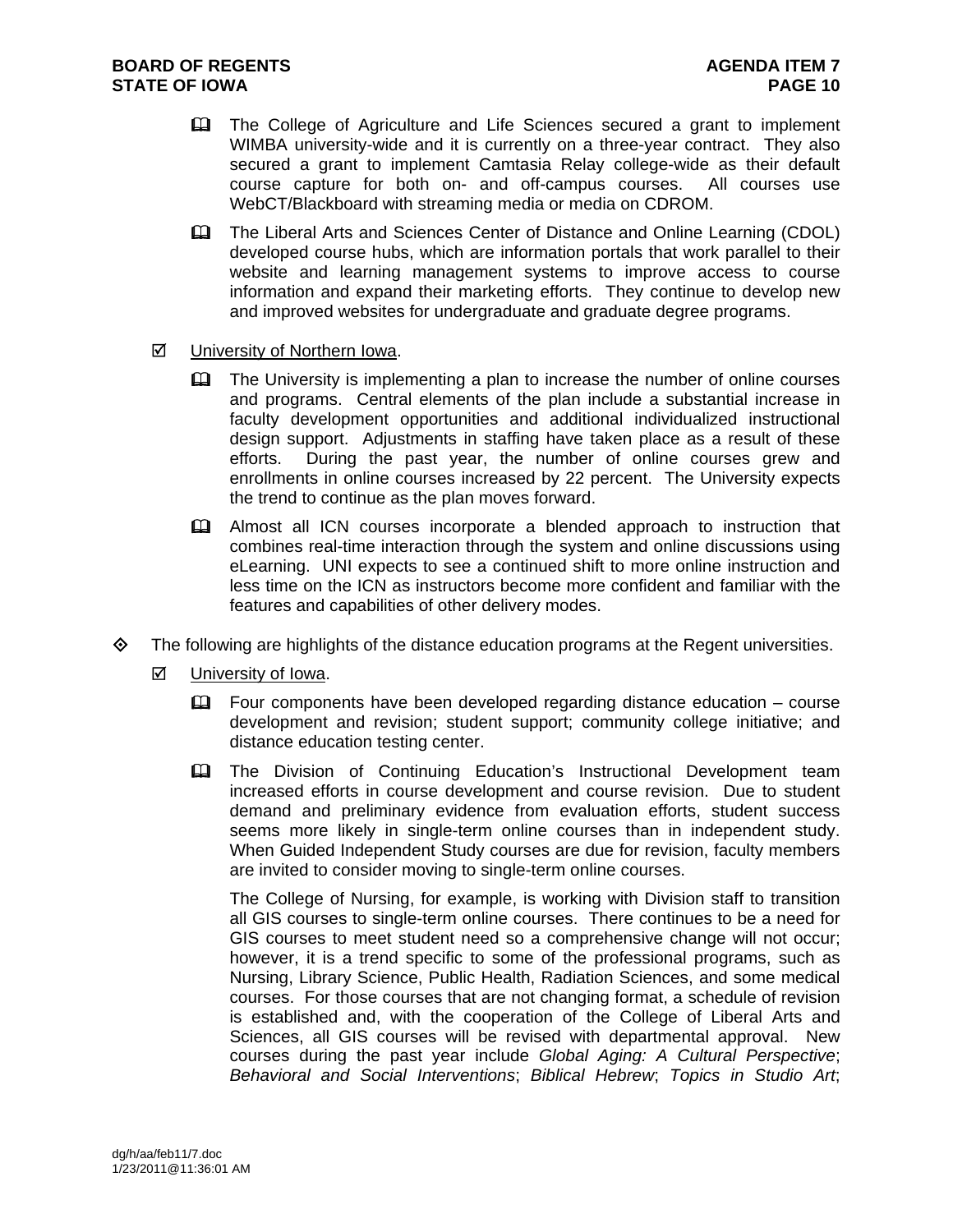*Women in Islam and the Middle East*; *The First Caesars*; *The Presidency*; and *Academic Acceleration*.

- The advising team developed student support networks for distance education students. Students are apprised of new courses through the Distance Education web pages. All student handbooks and policies were revised and placed on the web; a Twitter and Face Book page were established; press releases about the University and distance education are listed with hotlinks; and biographical sketches of recent graduates are posted several times a year. Most recently, videos of instructors discussing "how to succeed in distance education classes" techniques were posted. Through these and other efforts, the advising team is actively reaching out to distance education students and integrating them in a University of Iowa community.
- Work on the Community College Initiative continues and more partnerships are underway. Staff is engaged in discussion of ways to improve the initiative, to reach more students, to develop and support more courses of interest to this population, and to determine the most successful way to offer courses and support students. These efforts extend to all branches of the Division, including Marketing, Advising, Instructional Development, and campus partners.
- In August 2010, the Distance Education testing center moved and expanded the number of students that can be served from 48 to 66. In addition, each student testing station has a laptop, allowing for online testing. The Division's exam protocol will be reviewed and revised during the coming year to take advantage of new technologies and create a more efficient and contemporary exam protocol.
- University of Northern Iowa.
	- UNI offers more than 20 programs through distance education. UNI's recently-approved strategic plan identifies a goal of increasing the number of non-traditional and distance learners. The development of additional high-quality programs during the next five years is a key strategy in attracting new students to the University.
	- **The University has criteria to help quide the process of deciding whether to** develop a new program because costs associated with offering a distance education program are substantial. The criteria include the degree to which the proposed program is in alignment with UNI's strategic plan and priorities; the level of commitment from key stakeholders; evidence of demand; adequate levels of staffing and support; an analysis of financial impact; and an assessment plan. If the decision to move forward is made, a marketing campaign is conducted and the results are carefully analyzed. If interest is sufficient, UNI commits to the delivery of the program.
	- The majority of programs are offered using a cohort model in which a group of students moves through a prescribed set of courses in unison. One advantage in this approach is a reduction of risk, since the university is guaranteeing a specific set of courses within a defined time frame, rather than making an open-ended commitment. The cohort model also provides predictability with regard to class sizes, which increases efficiencies. The model also helps in building a sense of community among students, which improves retention.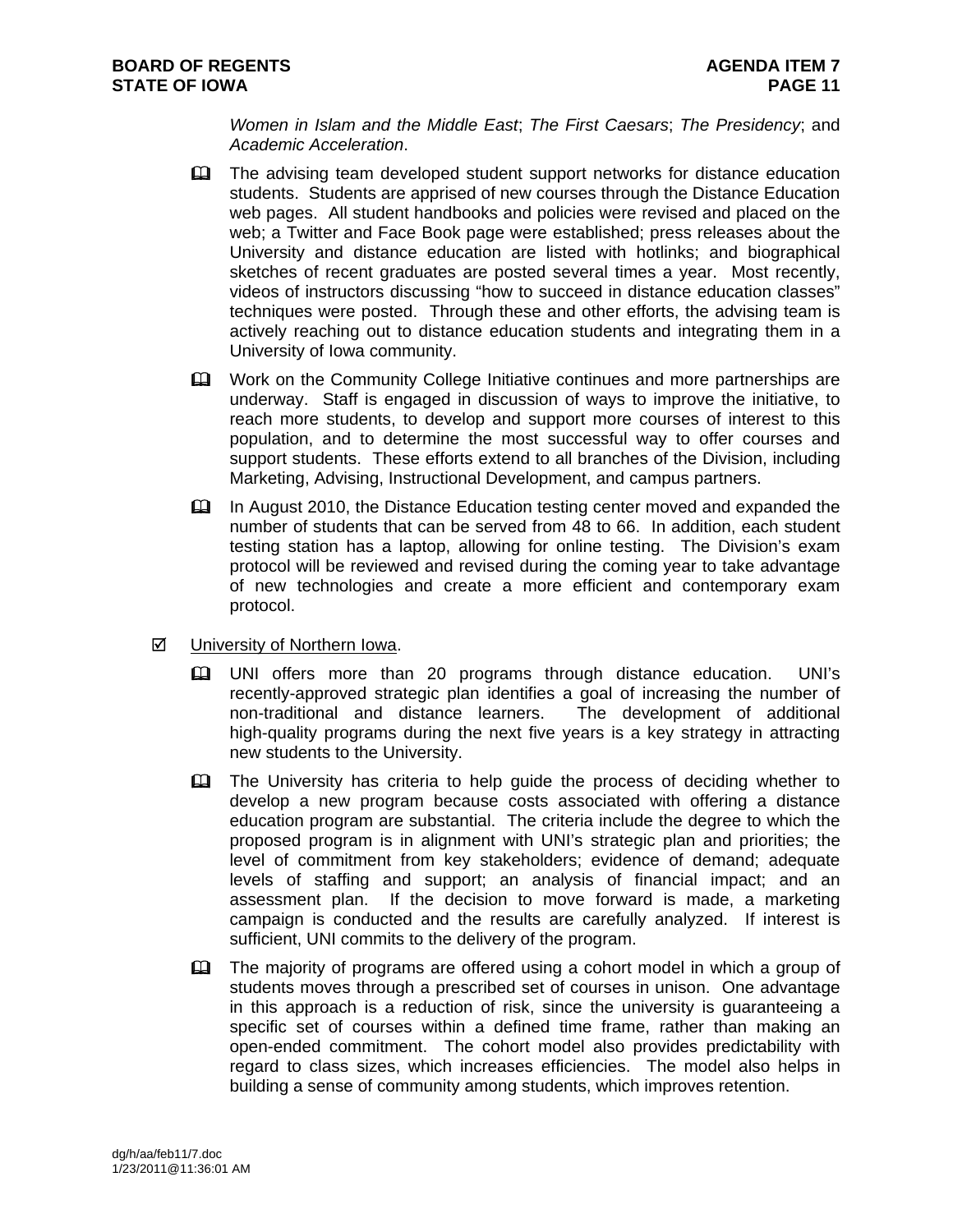#### **BOARD OF REGENTS AGENUAL LIMIT CONSUMING A SERIES AGENDA ITEM 7 STATE OF IOWA** PAGE 12

- The following describe the evaluation processes used by the Regent universities for web-based instructional activities.
	- **☑** University of Iowa.
		- At the end of each term, distance education students receive a short course evaluation questionnaire. The questionnaire is administered electronically and contains 21 multiple choice questions and three open-ended questions. Two follow-up reminders are sent electronically to students who did not respond initially to the survey. Both semester-based courses and Guided Independent Study students are surveyed. The response rate to the survey ranges between 65% and 75% each term.
		- **E. B. EXECT** Responses for each course are summarized by the University Evaluation and Examination Service and a summary report is sent electronically to the relevant instructor(s) for each course. User norms across all distance education courses are provided to the course instructor(s). The course instructor is encouraged to make comparisons between the responses of his/her students to a much larger pool of user norms. The summary data and comparisons enable course instructors to evaluate the need for modifications to both content and delivery of course material to future students.
		- End of term evaluations have been completed each term since Fall 2008. The University now has a database of more than 10,000 completed surveys which can be used to make comparisons between students who elect/do not elect to complete a course evaluation survey for a distance education course.
	- $\boxtimes$  Iowa State University.
		- Individual colleges conduct evaluations to measure the quality of their distance education courses.
		- The College of Agriculture and Life Sciences administers course evaluations each semester. The results are shared with the instructor and general trends are noted and shared with new faculty designing new courses.
		- The College of Engineering, through Engineering Online Learning, asks students to complete both an early course and an end of semester course evaluation. Student responses are used to improve course delivery and are shared with the instructor for course improvement.
	- University of Northern Iowa.
		- **E. Distance education offerings are expected to meet the same high standards as** face-to-face courses. Courses are approved by the appropriate academic department heads and deans. UNI continues to rely primarily on campus-based faculty to ensure the quality of distance education courses matches the quality of traditional offerings.
		- **Example 20** Outcomes assessment plans were developed for each academic program. The purpose of these plans is to provide a systematic way to collect data that can be used to improve teaching and learning. This process is a critical component in continuous improvement efforts.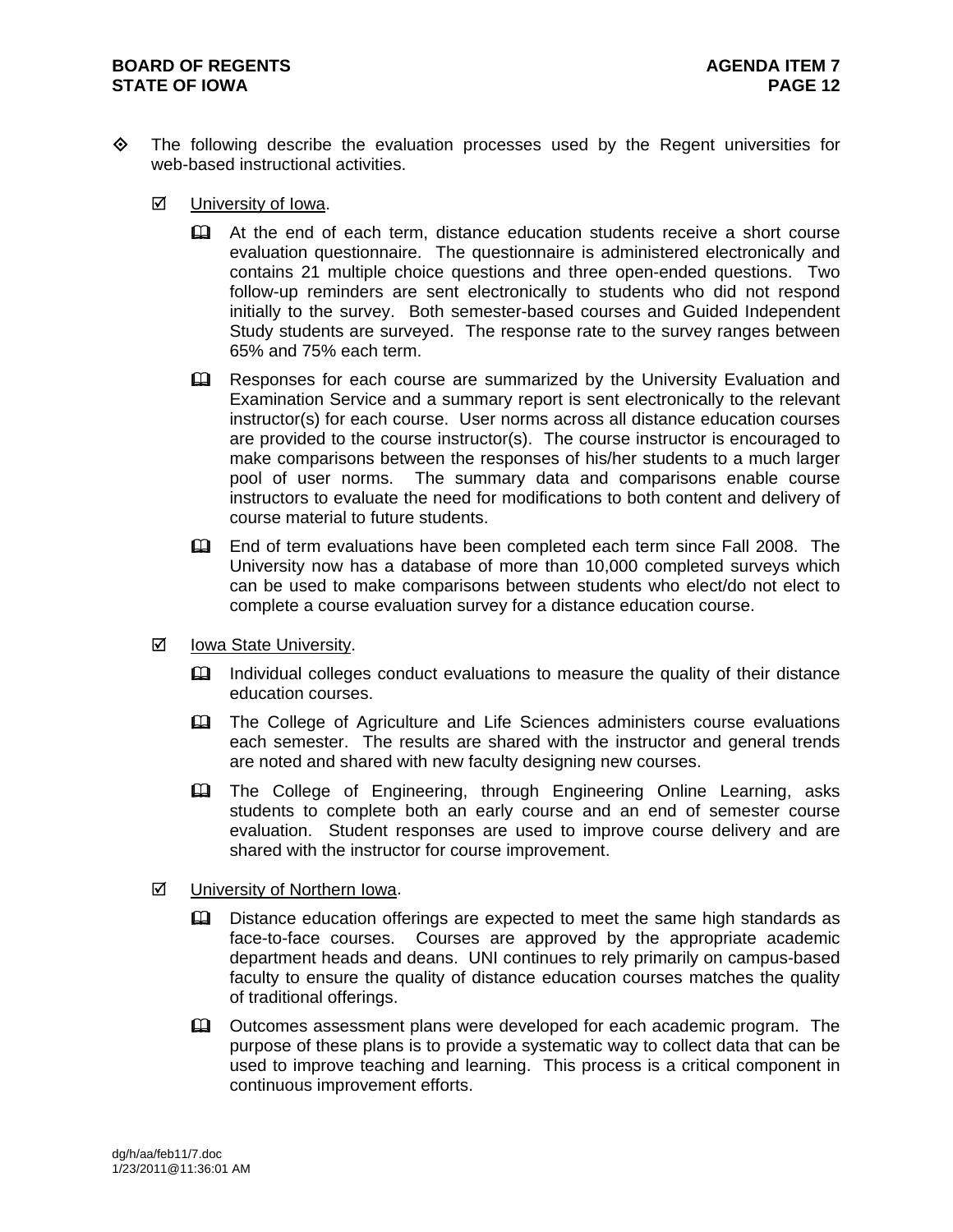- **Q.** During the past year, UNI adopted the Quality Matters framework as a strategy in its efforts to expand online offerings. This framework aligns course development efforts with research-supported standards and best practices in course design. A central theme in the Quality Matters initiative is the process of continuous improvement in all aspects of online education. After the initial course design, a review is undertaken to ensure courses meet a specific set of standards. UNI is also working toward a peer review process in which faculty members provide feedback to each other on both the design and content of courses.
- The Office of Continuing and Distance Education (OCDE) facilitates end of course assessments for all distance education courses. An online assessment instrument was developed for online courses which includes aspects of both instruction and support services. Paper evaluations continue to be used for classes that incorporate face-to-face meetings or proctored exams. The results are used to improve the quality of instruction and services.
- **EQUALTER CODE works continuously to align UNI's structures and processes with the "Best"** Practices for Electronically Offered Degree and Certificate Programs" identified by the eight regional accrediting commissions. This is a central strategy in providing high-quality programs and services.

## ♦ Regional Study Centers.

- $\boxtimes$  In 2009-2010, 22 Regent university programs, certificates, and endorsements were available through the Quad Cities Graduate Study Center (Rock Island, IL.); 52 were available through the Southwest Iowa Regents Resource Center (Council Bluffs); and 61 were available through the Tri-State Graduate Center (Sioux City).
	- At the Quad Cities Graduate Study Center, existing programs were continued.
	- At the Southwest Iowa Regents Resource Center, ISU offered a new Certificate program in Computational Fluid Dynamics and new Master's degree programs in Mathematics and Statistics. SUI plans to offer a new endorsement program in Talented and Gifted. ISU plans to offers five new certificate programs in Computer Networking; Construction Management; Embedded Systems; Environmental Systems; and Swine Science as well as a new Master's degree program in Food Service and Lodging Management. UNI plans to offer a new endorsement program in Iowa School Health Education and a new Master's degree program in Public Policy in 2010-2011.
	- At the Tri-State Graduate Study Center, UNI offered three new Endorsement programs in Gifted Education; Multioccupations Teaching; and Reading; a new Certificate program in Superintendency; three new Master's degree programs in Educational Administration; English/Teaching English in the Secondary Schools (TESS); and Library Science; and a new doctoral program in Educational Leadership.
- $\boxtimes$  More than 1,700 students were served by the Regent universities through the regional study centers in 2009-2010. This represents an increase of 723 students (+69.1%) from the prior year.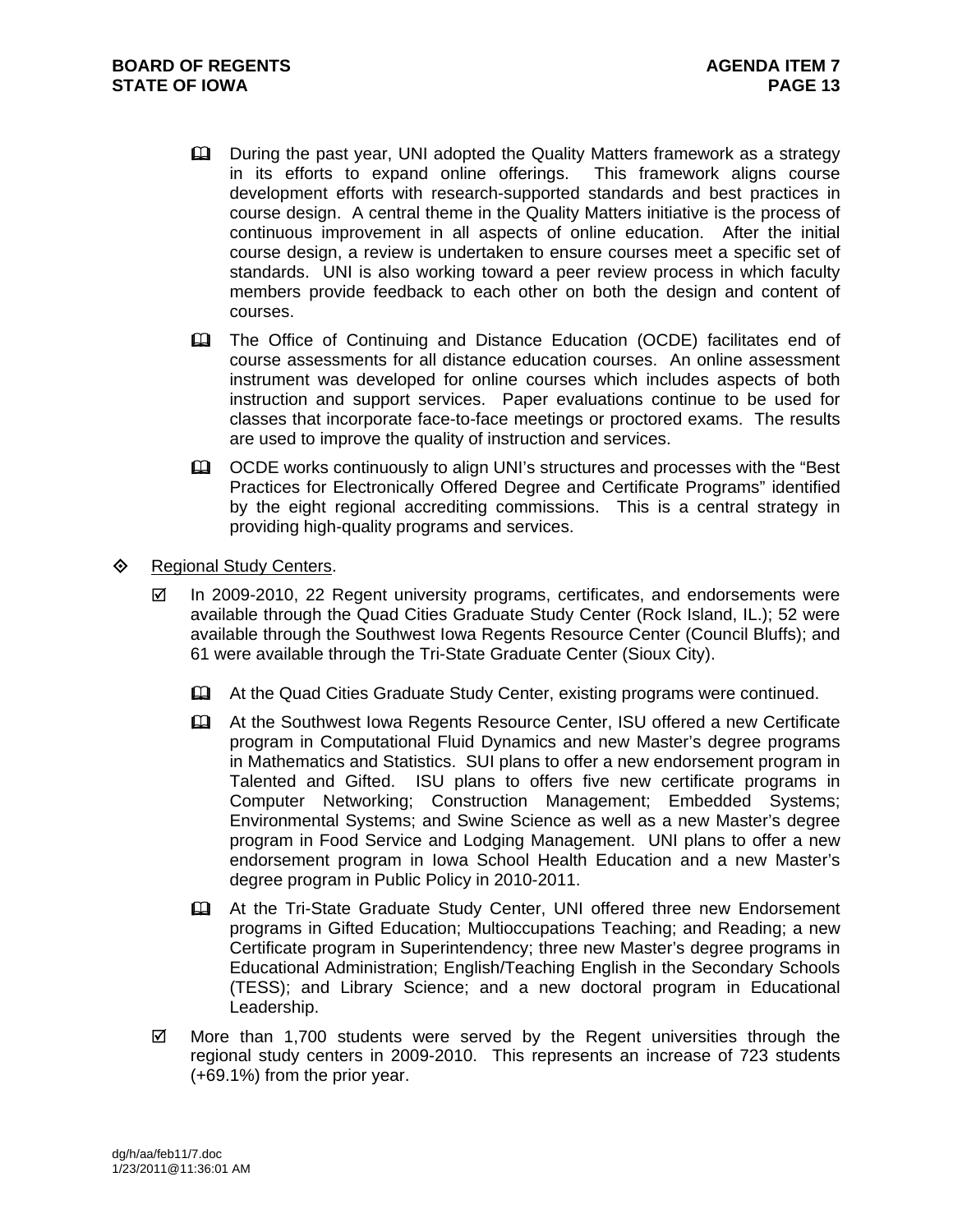| <b>ENROLLMENT OF REGENT UNIVERSITY STUDENTS AT REGIONAL STUDY CENTERS</b> |
|---------------------------------------------------------------------------|
| 1999-2000 - 2009-2010                                                     |

|           | <b>QCGSC</b> | <b>SWIRRC</b> | <b>TSGSC</b> | <b>TOTAL</b> |
|-----------|--------------|---------------|--------------|--------------|
| 1999-2000 | 1,066        | 445           | 233          | 1,744        |
| 2000-2001 | 925          | 419           | 247          | 1,591        |
| 2001-2002 | 1,298        | 426           | 196          | 1,920        |
| 2002-2003 | 1,209        | 299           | 281          | 1,789        |
| 2003-2004 | 1,165        | 188           | 252          | 1,605        |
| 2004-2005 | 1,050        | 169           | 274          | 1,493        |
| 2005-2006 | 945          | 141           | 314          | 1,400        |
| 2006-2007 | 868          | 204           | 481          | 1,553        |
| 2007-2008 | 925          | 314           | 355          | 1,594        |
| 2008-2009 | 449          | 261           | 337          | 1,047        |
| 2009-2010 | 1,022        | 363           | 385          | 1,770        |

Detailed enrollment and program information is available on Attachments A-H.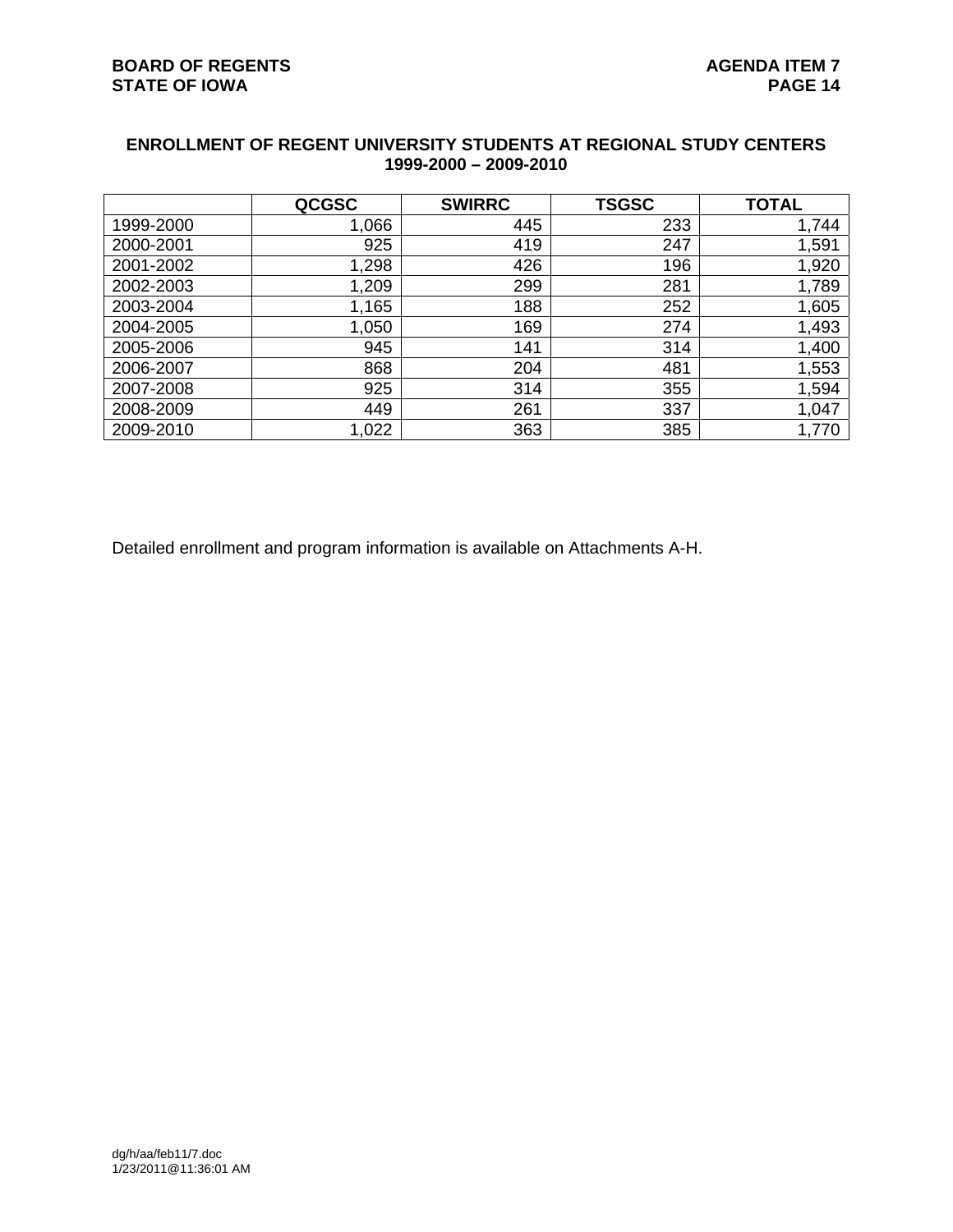| LYON<br>5/27<br>27<br><b>SIOUX</b><br>9/45<br>51 | <b>OSCEOLA</b><br>4/20<br>20<br><b>O'BRIEN</b><br>5/28<br>30           | <b>DICKINSON</b><br>6/52<br>157<br><b>CLAY</b><br>5/60<br>106 | <b>EMMET</b><br>2/27<br>33<br><b>PALO ALTO</b><br>5/59<br>68                                                         | <b>KOSSUTH</b><br>6/28<br>35                              | <b>WINNEBAGO</b><br>4/27<br>29<br><b>HANCOCK</b><br>6/22<br>22 | <b>WORTH</b><br>3/6<br>6<br><b>CERRO</b><br><b>GORDO</b><br>5/11<br>172 | <b>MITCHELL</b><br>3/29<br>32<br><b>FLOYD</b><br>5/33<br>42   | <b>HOWARD</b><br>3/10<br> 22 <br><b>CHICKASAW</b><br>4/20<br>20        | <b>WINNESHIEK</b><br>6/49<br>58<br>FAYETTE                       | <b>ALLAMAKEE</b><br>5/39<br>50<br><b>CLAYTON</b>                                                            |                                                                         |
|--------------------------------------------------|------------------------------------------------------------------------|---------------------------------------------------------------|----------------------------------------------------------------------------------------------------------------------|-----------------------------------------------------------|----------------------------------------------------------------|-------------------------------------------------------------------------|---------------------------------------------------------------|------------------------------------------------------------------------|------------------------------------------------------------------|-------------------------------------------------------------------------------------------------------------|-------------------------------------------------------------------------|
| <b>PLYMOUTH</b><br>4/21<br>21<br><b>WOODBURY</b> | <b>CHEROKEE</b><br>5/46<br>55<br><b>IDA</b>                            | <b>BUENA</b><br><b>VISTA</b><br>6/40<br>86<br><b>SAC</b>      | <b>POCAHONTAS</b><br>4/17<br>19<br><b>CALHOUN</b>                                                                    | <b>HUMBOLDT</b><br>3/30<br>31<br><b>WEBSTER</b>           | <b>WRIGHT</b><br>6/36<br>36<br><b>HAMILTON</b>                 | <b>FRANKLIN</b><br>6/85<br>47                                           | <b>BUTLER</b><br>5/20<br>20<br><b>GRUNDY</b>                  | <b>BREMER</b><br>6/34<br>35<br><b>BLACK</b><br><b>HAWK</b>             | 8/36<br>56<br><b>BUCHANAN</b><br>6/34                            | 7/38<br>49<br><b>DELAWARE</b><br>7/53                                                                       | <b>DUBUQUE</b>                                                          |
| 6/148<br>402<br><b>MONONA</b><br>3/6             | 3/9<br>9<br>6                                                          | 6/24<br>24<br><b>CRAWFORD</b><br>4/24<br>27                   | 4/29<br>37<br>CARROLL<br>4/40<br>172                                                                                 | 7/99<br>116<br><b>GREENE</b><br>2/6<br>6                  | 8/56<br>57<br><b>BOONE</b><br>5/107<br>182                     | <b>HARDIN</b><br>5/44<br>46<br><b>STORY</b><br>13/553<br>3594           | 5/27<br>83<br><b>MARSHALL</b><br>10/106<br>131                | 6/286<br>1974<br><b>TAMA</b><br>8/41<br>44                             | 37<br><b>BENTON</b><br>10/64<br>87                               | 54<br>LINN<br><b>JONES</b><br>7/48<br>15/734<br>49<br>2065                                                  | 10/168<br>305<br><b>JACKSON</b><br>6/39<br>43<br><b>CLINTON</b><br>6/82 |
|                                                  | <b>HARRISON</b><br>3/8<br>9<br>POTTAWATTAMIE<br>9/83<br>169            | <b>SHELBY</b><br>2/2<br>2/17<br>17                            | <b>AUDUBON</b><br><b>GUTHRIE</b><br>6/25<br>$\overline{2}$<br>25<br>CASS<br><b>ADAIR</b><br>4/33<br>6/16<br>62<br>16 | <b>DALLAS</b><br>10/119<br>139<br><b>MADISON</b><br>4/12  | <b>POLK</b><br>17/1307<br><b><i>WARREN</i></b><br>7/81<br>12   | 4642<br><b>MARION</b><br>9/70<br>88                                     | <b>JASPER</b><br>9/61<br>68<br><b>MAHASKA</b><br>4/45<br>78   | <b>POWESHIEK</b><br>6/48<br>48<br><b>KEOKUK</b><br>8/45<br>63          | IOWA<br>8/81<br>81<br><b>WASHINGTON</b><br>7/120<br>47<br>124    | <b>CEDAR</b><br>8/66<br><b>JOHNSON</b><br>69<br>9/776<br>4345<br><b>MUSCATINE</b><br>7/140<br>171<br>LOUISA | 90<br><b>SCOTT</b><br>10/339<br>1248                                    |
|                                                  | <b>MILLS</b><br>4/21<br>21<br><b>FREMONT</b><br>3/7<br>$7\phantom{.0}$ | <b>MONTGOMERY</b><br>2/14<br>14<br>PAGE<br>2/22<br>22         | <b>ADAMS</b><br>1/1<br>$\mathbf{1}$<br><b>TAYLOR</b><br>1/6<br>$6\phantom{.}6$                                       | <b>UNION</b><br>2/28<br>68<br><b>RINGGOLD</b><br>1/5<br>5 | <b>CLARKE</b><br>2/10<br>10<br><b>DECATUR</b><br>3/9<br>9      | LUCAS<br>2/8<br>10<br><b>WAYNE</b><br>3/6<br>$7\overline{ }$            | <b>MONROE</b><br>3/22<br>29<br><b>APPANOOSE</b><br>4/24<br>25 | <b>WAPELLO</b><br>3/78<br>203<br><b>DAVIS</b><br>2/4<br>$\overline{4}$ | <b>JEFFERSON</b><br>3/53<br>63<br><b>VAN BUREN</b><br>5/14<br>16 | 5/26<br>26<br><b>HENRY</b><br><b>DES MOINES</b><br>4/55<br>6/125<br>58<br>154<br>LEE<br>5/97<br>129         |                                                                         |

2009-2010 Distance Education Credit Courses By Iowa County: Communities and Enrollments

÷.

= Number of communities in which one or more of the Regent universities offered credit courses and number of sections offered. Each community is only counted once.<br>Total number of unique communities = 538. Total number of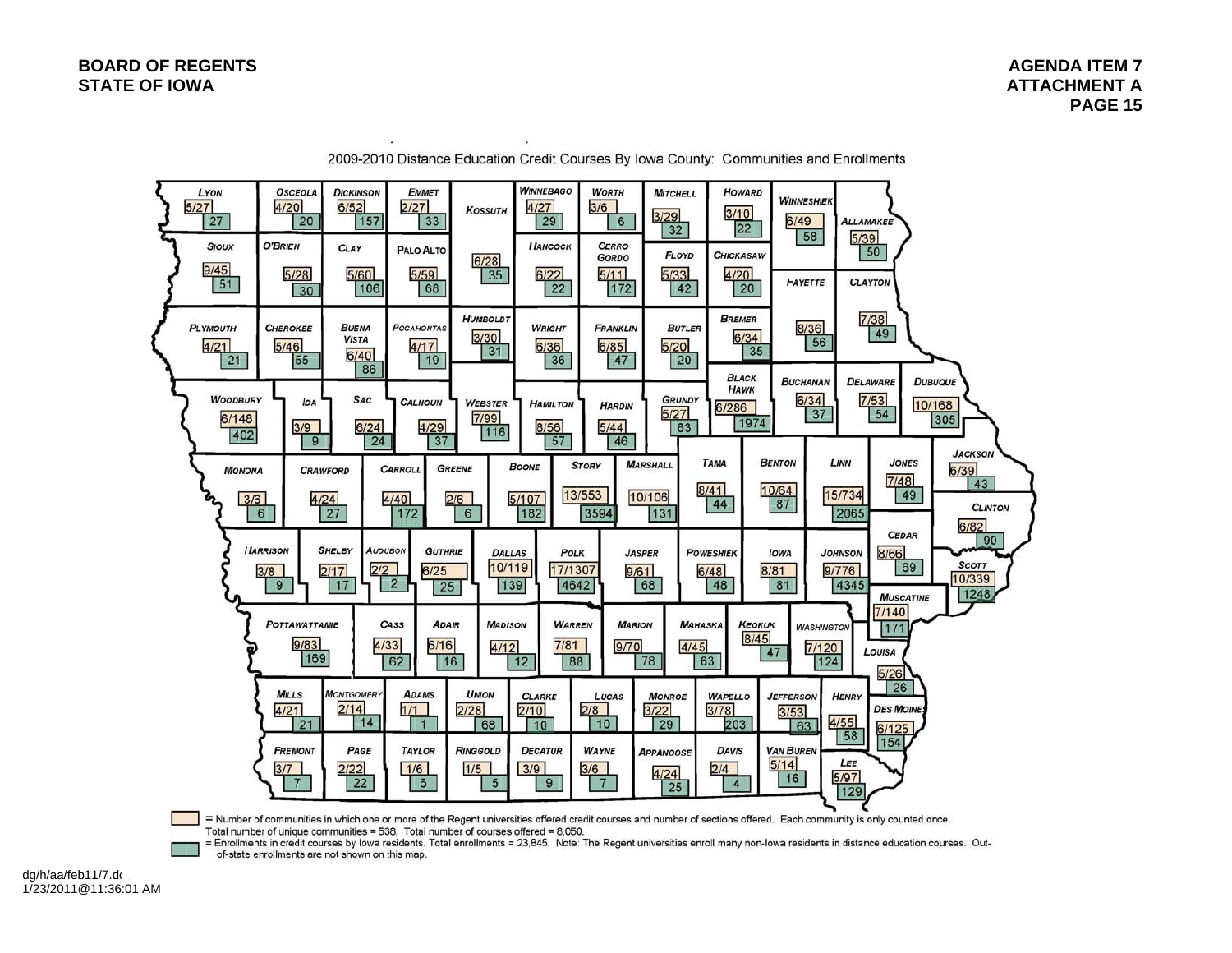# **SUMMARY OF ENROLLMENT BY DELIVERY, LEVEL, AND CREDIT/NON-CREDIT CATEGORY 2009-2010**

| <b>DELIVERY MODE</b>                                   | UNDERGRADUATE CREDIT |                |            | <b>GRADUATE CREDIT</b> |            |             | <b>CREDIT TOTAL</b> |              |             | <b>NON-CREDIT TOTAL</b> |            |              |            |             |                 |                   |
|--------------------------------------------------------|----------------------|----------------|------------|------------------------|------------|-------------|---------------------|--------------|-------------|-------------------------|------------|--------------|------------|-------------|-----------------|-------------------|
|                                                        | SUI                  | <b>ISU</b>     | <b>UNI</b> | <b>TOTAL</b>           | <b>SUI</b> | <b>ISU</b>  | <b>UNI</b>          | <b>TOTAL</b> | <b>SUI</b>  | <b>ISU</b>              | <b>UNI</b> | <b>TOTAL</b> | <b>SUI</b> | <b>ISU</b>  | <b>UNI</b>      | <b>TOTAL</b>      |
| <b>ICN</b>                                             | $\Omega$             | $\overline{0}$ | 562        | 562                    | $\Omega$   | $\mathbf 0$ | 1,405               | 1,405        | $\mathbf 0$ | $\mathbf 0$             | 1,967      | 1,967        | 476        | $\mathbf 0$ | 100             | 576               |
| <b>World Wide Web</b><br><b>Semester</b><br>based      | 3,557                | 4,353          | 938        | 8,848                  | 1,783      | 2,842       | 695                 | 5,320        | 5,340       | 7,195                   | 1,633      | 14,168       | $\Omega$   | 1,510<br>0  | 969<br>$\Omega$ | 2,479<br>$\bf{0}$ |
| courses<br>Guided<br>$\bullet$<br>independent<br>study | 4,394                | $\Omega$       | 349        | 4,743                  | 325        | 0           | 0                   | 325          | 4,719       | $\Omega$                | 413        | 5,132        | 10,351     | 1,506       | 0               | 11,856            |
| On-site<br>(face-to-face)                              | 1,505                | 222            | 1,564      | 3,291                  | 6,141      | 1,477       | 1,637               | 9,255        | 7,646       | 1,699                   | 3,201      | 12,546       | 37,462     | 274,462     | 20,437          | 332,361           |
| <b>Mailed media</b><br>(video/audio/tape,<br>etc.)     | $\Omega$             | 68             | 120        | 188                    | $\Omega$   | 35          | 10                  | 45           | $\Omega$    | 103                     | 130        | 233          | 100        | 1,015       | 0               | 1,115             |
| <b>Other off-campus</b>                                | $\Omega$             | 21             | 2,420      | 2,441                  | $\Omega$   | 398         | 996                 | 1,394        | $\Omega$    | 419                     | 3,416      | 3,835        | 28,448     | 160,719     | 0               | 189,167           |
| <b>GRAND TOTAL</b>                                     | 9,456                | 4,664          | 5,953      | 20,073                 | 8,249      | 4,752       | 4,807               | 17,808       | 17,705      | 9,416                   | 10,760     | 37,881       | 76,837     | 439,212     | 21,506          | 537,555           |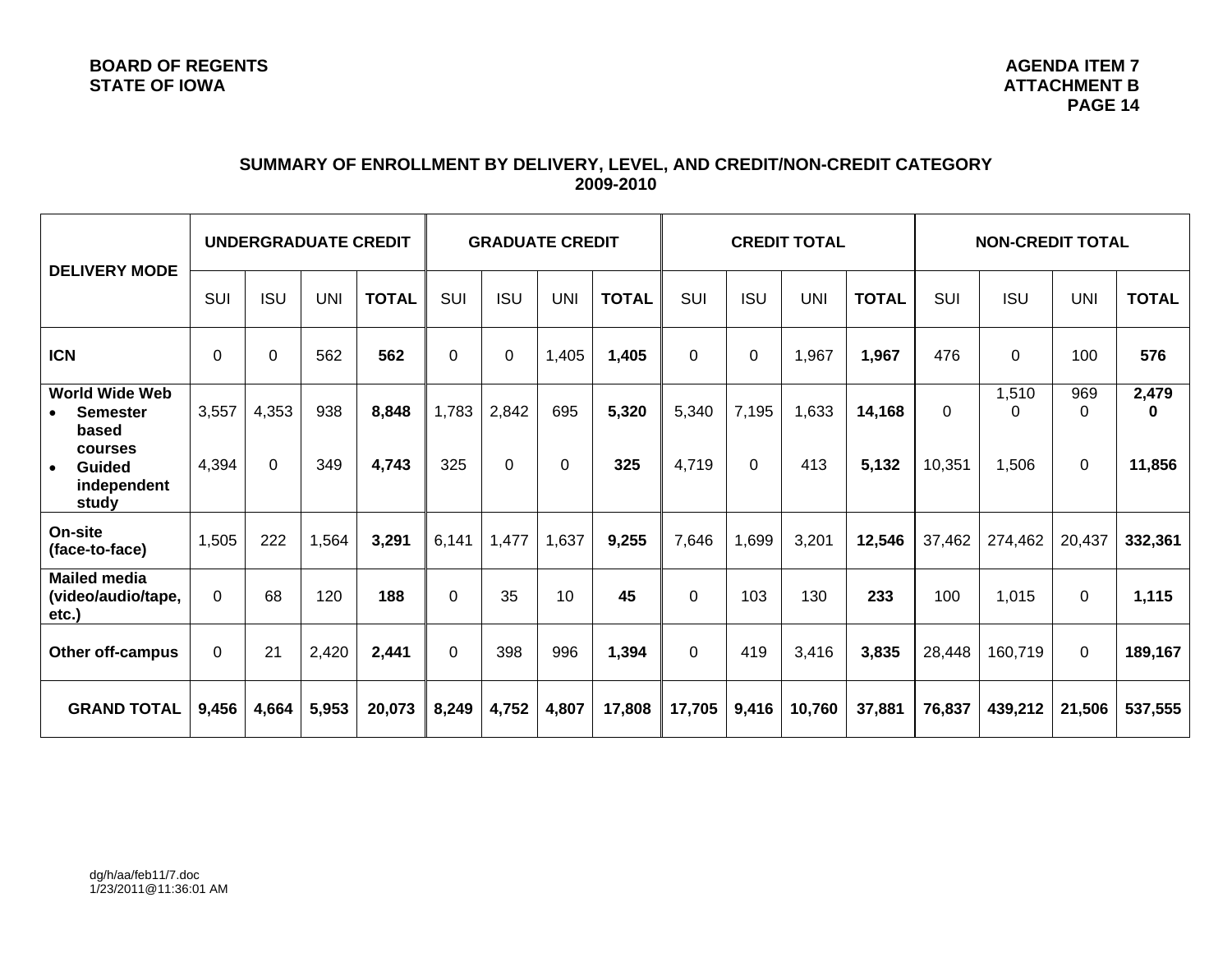# **2009-2010 CREDIT COURSE REGISTRATIONS BY LEVEL BY INSTITUTION AND SUBJECT AREA (CIP CODE**)

|                                             |            |                |           |            |       |            |           |                     |                         | $%$ of<br><b>Total</b> |
|---------------------------------------------|------------|----------------|-----------|------------|-------|------------|-----------|---------------------|-------------------------|------------------------|
|                                             | <b>SUI</b> |                |           | <b>ISU</b> |       | <b>UNI</b> |           | <b>Regent Total</b> |                         | (Grad &<br>UG)         |
| <b>Subject Matter</b>                       | <b>UG</b>  | Grad           | <b>UG</b> | Grad       | UG    | Grad       | <b>UG</b> | Grad                | Grad<br><b>&amp; UG</b> |                        |
| <b>Agriculture &amp; Related Sciences</b>   |            |                | 1,028     | 450        |       |            | 1,028     | 450                 | 1,478                   | 3.9%                   |
| <b>Natural Resources &amp; Conservation</b> |            |                | 70        | 5          |       |            | 70        | 5                   | 75                      | 0.20%                  |
| <b>Architecture &amp; Related Services</b>  |            |                | 29        | 252        |       |            | 29        | 252                 | 281                     | 0.74%                  |
| Ethnic, Cultural, & Gender Studies          | 187        | $\overline{c}$ | 130       |            |       |            | 317       | 2                   | 319                     | 0.84%                  |
| Communication & Journalism                  | 212        | 10             |           |            | 119   | 6          | 331       | 16                  | 347                     | 0.92%                  |
| <b>Computer &amp; Information Sciences</b>  | 9          | 31             | 65        | 195        | 4     |            | 78        | 226                 | 304                     | 0.80%                  |
| Education                                   | 672        | 921            | 34        | 1,520      | 1,080 | 2,329      | 1,786     | 4,770               | 6,556                   | 17.31%                 |
| Engineering                                 | 5          | 40             | 228       | 711        |       |            | 233       | 751                 | 984                     | 2.60%                  |
| Foreign Languages & Linguistics             | 726        | 26             | 30        | 8          | 35    | 11         | 791       | 45                  | 836                     | 2.21%                  |
| <b>Family And Consumer Sciences</b>         |            |                | 745       | 433        | 586   | 6          | 1,331     | 439                 | 1,770                   | 4.67%                  |
| Technology Education/Industrial<br>Arts     |            |                |           |            | 225   | 87         | 225       | 87                  | 312                     | 0.82%                  |
| English Language & Literature               | 694        | 23             | 114       |            | 19    | 169        | 827       | 192                 | 1,019                   | 2.69%                  |
| <b>Liberal Arts And Sciences</b>            | 30         | 3              |           |            | 334   |            | 364       | 3                   | 367                     | 0.97%                  |
| <b>Library Science</b>                      | 11         | 229            |           |            | 9     | 193        | 20        | 422                 | 442                     | 1.17%                  |
| <b>Biological &amp; Biomedical Sciences</b> | 245        | 262            | 511       | 94         |       |            | 756       | 356                 | 1,112                   | 2.94%                  |
| <b>Mathematics &amp; Statistics</b>         | 311        | 13             | 202       | 138        | 74    | 228        | 587       | 379                 | 966                     | 2.55%                  |
| Multi/Interdisciplinary Studies             | 80         | $\overline{2}$ | 9         |            | 263   |            | 352       | 2                   | 354                     | 0.93%                  |
| <b>Recreation &amp; Fitness Studies</b>     | 191        | 6              |           |            | 1,996 | 910        | 2,187     | 916                 | 3,103                   | 8.19%                  |
| <b>Basic Skills</b>                         | 46         |                |           |            |       |            | 46        |                     | 46                      | 0.12%                  |
| Health-Related Knowledge & Skills           |            |                |           |            | 191   | 22         | 191       | 22                  | 213                     | 0.56%                  |
| Leisure And Recreational Activities         |            |                |           |            |       |            |           |                     |                         | 0.00%                  |
| <b>Personal Awareness</b>                   |            |                |           |            |       |            |           |                     |                         | 0.00%                  |
| Philosophy & Religious Studies              | 258        | 4              | 84        | 3          | 104   | 1          | 446       | 8                   | 454                     | 1.20%                  |
| <b>Physical Sciences</b>                    | 4          | 5              | 92        | 1          | 320   | 327        | 416       | 333                 | 749                     | 1.98%                  |
| Psychology                                  | 523        | 34             | 123       | 3          |       |            | 646       | 37                  | 683                     | 1.80%                  |
| <b>Public Administration</b>                | 185        | 1,161          |           |            | 87    | 23         | 272       | 1,184               | 1,456                   | 3.84%                  |
| Science Technologies/Technicians            |            |                | 148       | 3          | 98    | 30         | 246       | 33                  | 279                     | 0.74%                  |
| Social Sciences                             | 985        | 6              | 985       | 108        | 212   | 144        | 2,182     | 258                 | 2,440                   | 6.44%                  |
| Visual & Performing Arts                    | 159        | 71             | 14        |            | 115   | 60         | 288       | 131                 | 419                     | 1.11%                  |
| <b>Health Professions</b>                   | 1,835      | 998            |           | 5          |       |            | 1,835     | 1,003               | 2,838                   | 7.49%                  |
| Business, Management & Marketing            | 1,949      | 4,400          | 23        | 823        | 60    | 171        | 2,032     | 5,394               | 7,426                   | 19.60%                 |
| History                                     | 102        |                |           |            | 22    | 90         | 124       | 90                  | 214                     | 0.56%                  |
| <b>Residency Programs</b>                   | 37         |                |           |            |       |            | 37        | $\overline{c}$      | 39                      | 0.10%                  |
| <b>Total Registrations</b>                  | 9,456      | 8,249          | 4,664     | 4,752      | 5,953 | 4,807      | 20,073    | 17,808              | 37,881                  | 100.00%                |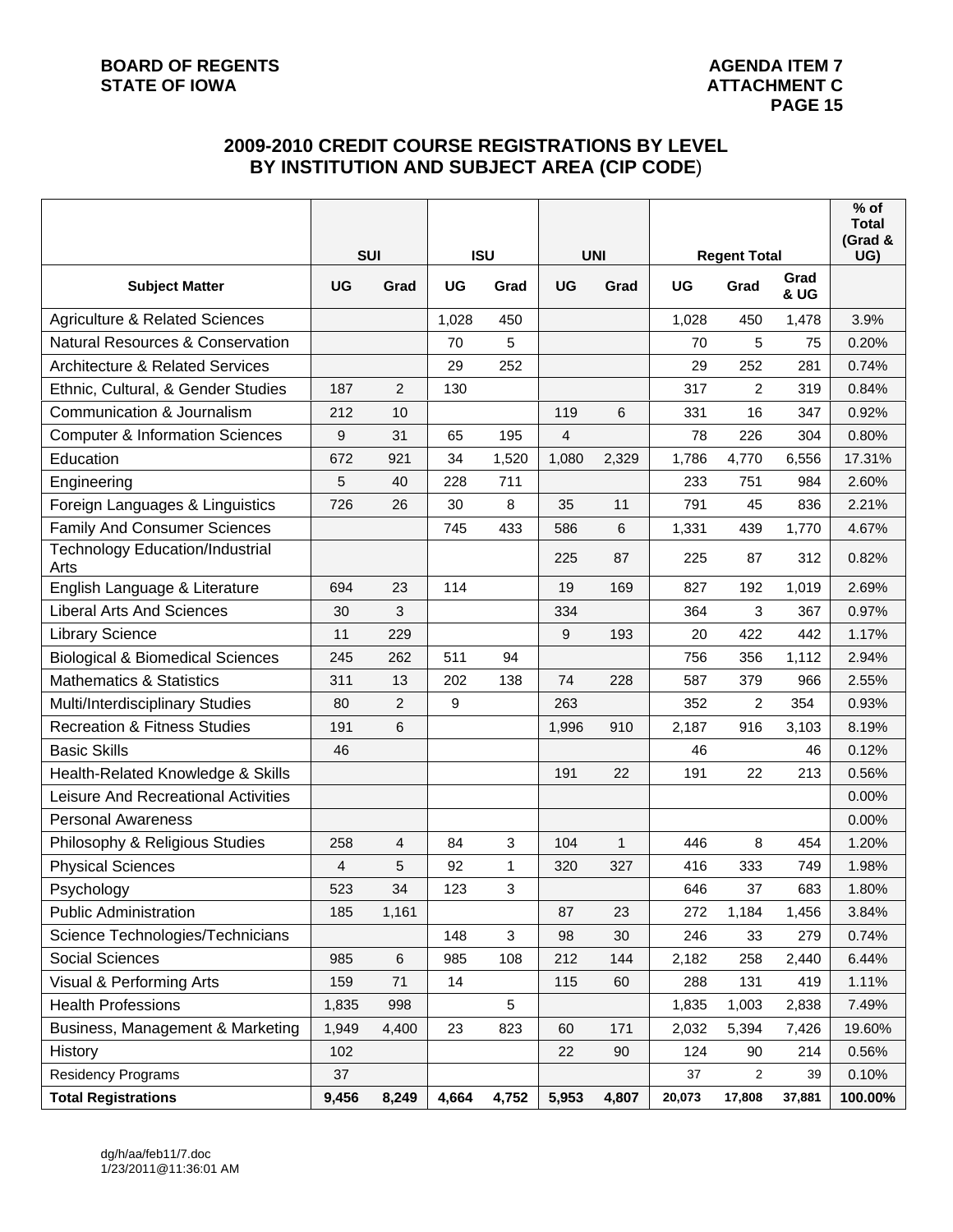# **2009-2010 NON-CREDIT COURSE REGISTRATIONS BY INSTITUTION AND SUBJECT AREA (CIP CODE**)

| <b>Subject Matter</b>                       | SUI         | <b>ISU</b>  | <b>UNI</b>     | <b>REGENT</b><br><b>TOTAL</b> | <b>PERCENT</b><br>OF REGENT<br><b>TOTAL</b> |
|---------------------------------------------|-------------|-------------|----------------|-------------------------------|---------------------------------------------|
| <b>Agriculture &amp; Related Sciences</b>   |             | 90,179      |                | 90,179                        | 16.78%                                      |
| <b>Natural Resources &amp; Conservation</b> | 252         | 14,006      | 115            | 14,373                        | 2.67%                                       |
| <b>Architecture &amp; Related Services</b>  | 70          | 803         |                | 873                           | 0.16%                                       |
| Ethnic, Cultural, & Gender Studies          | 1,865       | 165         | 4              | 2,044                         | 0.38%                                       |
| Communication & Journalism                  | 187         | 100         |                | 287                           | 0.05%                                       |
| <b>Communications Technologies</b>          | 0           | $\mathbf 0$ | $\mathbf{0}$   | 0                             | 0.00%                                       |
| <b>Computer &amp; Information Sciences</b>  |             | 1,364       |                | 1,364                         | 0.25%                                       |
| Education                                   | 2,526       | 2,643       | 1,426          | 6,595                         | 1.23%                                       |
| Engineering                                 | 449         | 7,398       |                | 7,847                         | 1.46%                                       |
| Engineering Technologies/Technicians        |             | 1,469       |                | 1,469                         | 0.27%                                       |
| Foreign Languages & Linguistics             | 251         | 35          |                | 286                           | 0.05%                                       |
| <b>Family And Consumer Sciences</b>         |             | 185,801     | $\overline{7}$ | 185,808                       | 34.57%                                      |
| <b>Technology Education/Industrial Arts</b> | 149         |             | 83             | 232                           | 0.04%                                       |
| Legal Professions & Studies                 | 1,091       | 60          |                | 1,151                         | 0.21%                                       |
| English Language & Literature               | 1,767       | 109         |                | 1,876                         | 0.35%                                       |
| <b>Liberal Arts And Sciences</b>            | 280         |             | 277            | 557                           | 0.10%                                       |
| <b>Library Science</b>                      | 11,287      |             |                | 11,287                        | 2.10%                                       |
| <b>Biological &amp; Biomedical Sciences</b> | 1,159       | 70          |                | 1,229                         | 0.23%                                       |
| <b>Mathematics &amp; Statistics</b>         |             | 72          | 646            | 718                           | 0.13%                                       |
| Multi/Interdisciplinary Studies             | 1,936       | 669         |                | 2,605                         | 0.48%                                       |
| Health-Related Knowledge & Skills           | 25,048      | 195         | 460            | 25,703                        | 4.78%                                       |
| <b>Interpersonal &amp; Social Skills</b>    |             | 40          |                | 40                            | 0.01%                                       |
| Leisure And Recreational Activities         | 35          | 135         | 13             | 183                           | 0.03%                                       |
| <b>Personal Awareness</b>                   | 1,314       | 111,718     |                | 113,032                       | 21.03%                                      |
| Phil. & Religious Studies                   | 30          |             |                | 30                            | 0.01%                                       |
| Theology and Religious Vocations            | $\mathbf 0$ | $\mathbf 0$ | $\mathbf 0$    | $\Omega$                      | 0.00%                                       |
| <b>Physical Sciences</b>                    | 577         |             | 6,434          | 7,011                         | 1.30%                                       |
| Science Technologies/Technicians            | 341         | 3,910       |                | 4,251                         | 0.79%                                       |
| Psychology                                  | 112         |             |                | 112                           | 0.02%                                       |
| <b>Security &amp; Protective Services</b>   | 0           | 0           | $\mathbf 0$    | 0                             | 0.00%                                       |
| <b>Public Administration</b>                | 1,740       | 6,170       | 225            | 8,135                         | 1.51%                                       |
| Social Sciences                             | 386         | 5,971       | 6,596          | 12,953                        | 2.41%                                       |
| Trades & Industry                           | 124         |             |                | 124                           | 0.02%                                       |
| Visual & Performing Arts                    | 453         |             | 2,418          | 2,871                         | 0.53%                                       |
| <b>Health Professions</b>                   | 21,048      | 129         | 1,445          | 22,622                        | 4.21%                                       |
| Business, Management & Marketing            | 1,703       | 6,001       | 1,347          | 9,051                         | 1.68%                                       |
| History                                     | 657         |             |                | 657                           | 0.12%                                       |
| <b>Total Registrations</b>                  | 76,837      | 439,212     | 21,506         | 537,555                       | 100.00%                                     |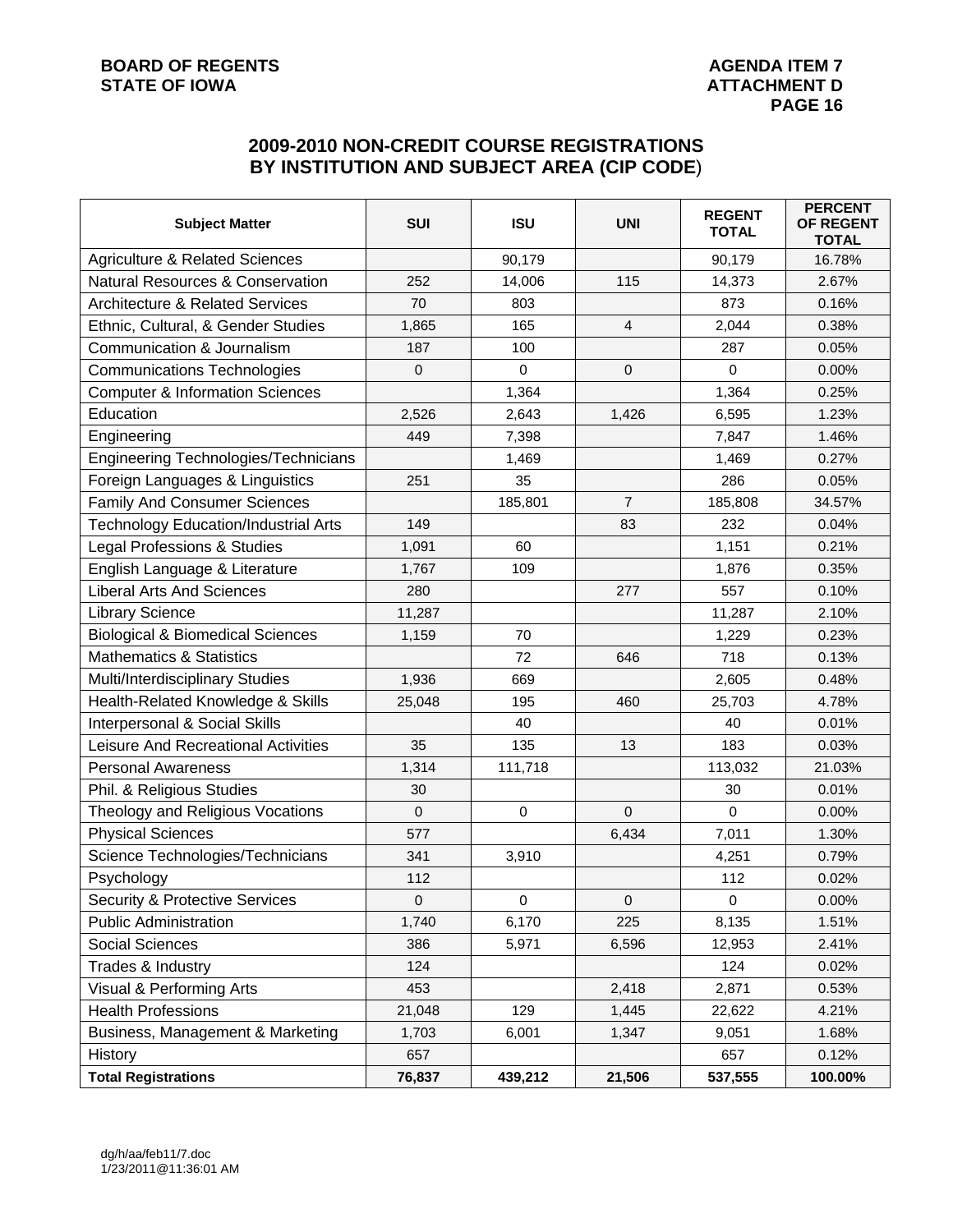## **REGENT UNIVERSITY PROGRAMS AT REGIONAL STUDY CENTERS 2009-2010 UNIVERSITY OF IOWA**

| <b>Degree/Certificate</b> | <b>Program Major</b>               | QCGSC <sup>3</sup> | SWIRRC <sup>4</sup> | <b>TSGC<sup>5</sup></b> |
|---------------------------|------------------------------------|--------------------|---------------------|-------------------------|
| Certificate               | Nonprofit Management               |                    |                     |                         |
| Certificate               | <b>Entrepreneurship Management</b> |                    |                     |                         |
| Certificate               | <b>Public Health</b>               | Χ                  |                     |                         |
| Endorsement               | Talented and Gifted                |                    |                     |                         |
| <b>Bachelors</b>          | <b>Bachelor of Applied Studies</b> |                    |                     |                         |
| <b>Bachelors</b>          | <b>Bachelor of Liberal Studies</b> |                    |                     |                         |
| <b>Bachelors</b>          | RN to BSN                          |                    |                     |                         |
| <b>Masters</b>            | <b>Business Administration</b>     | x                  |                     |                         |
| <b>Masters</b>            | <b>Educational Administration</b>  | Х                  |                     |                         |
| Masters                   | Nursing                            | Χ                  |                     |                         |
| <b>Masters</b>            | Social Work                        | X                  |                     |                         |

<sup>&</sup>lt;sup>3</sup> Quad Cities Graduate Study Center, Rock Island, IL.<br><sup>4</sup> Southwest Iowa Regents Resource Center, Council Bluffs.<br><sup>5</sup> Tri-State Graduate Study Center, Sioux City.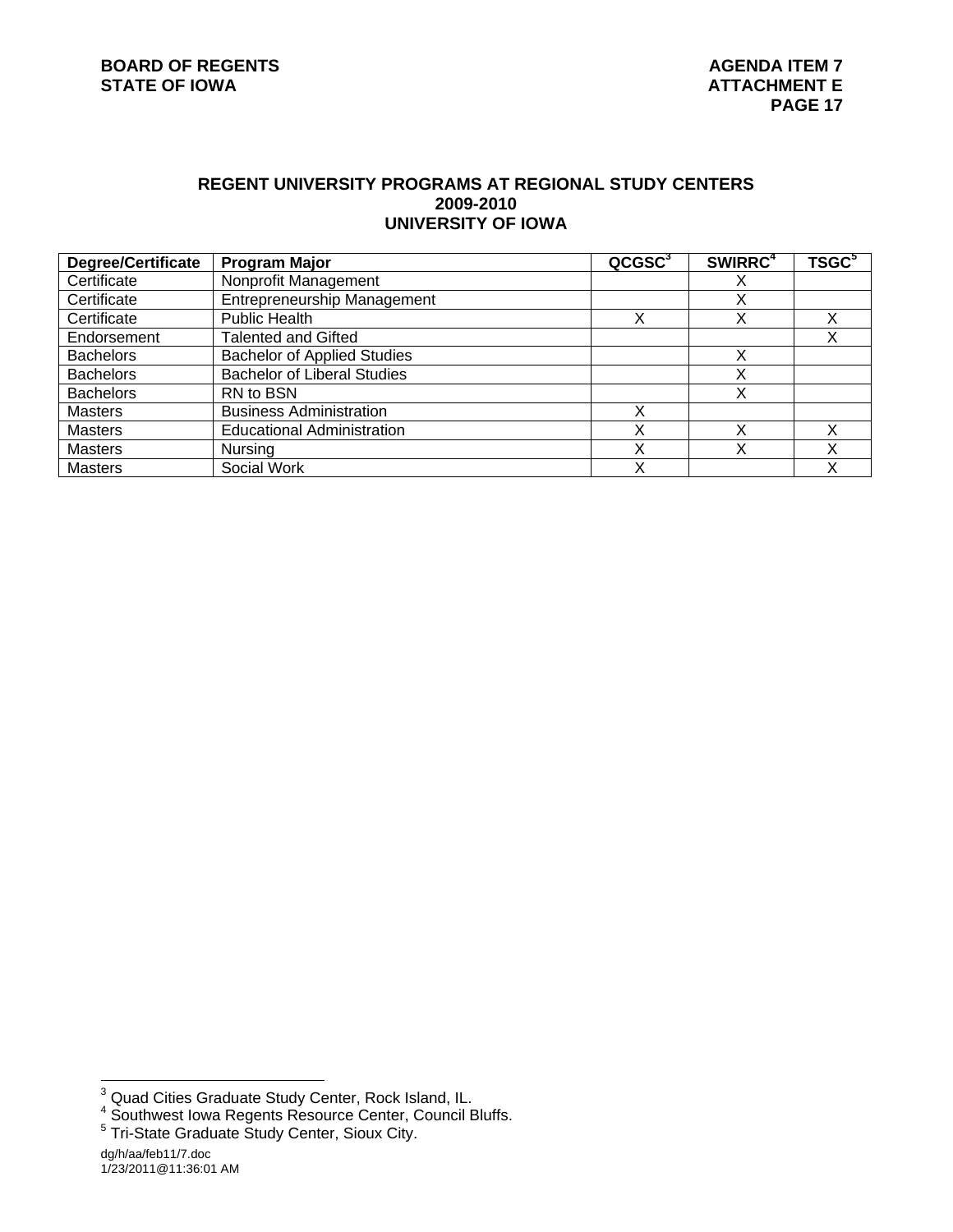# **REGENT UNIVERSITY PROGRAMS AT REGIONAL STUDY CENTERS 2009-2010 IOWA STATE UNIVERSITY**

| Certificate<br><b>Advanced Medical Nutrition Therapy</b><br>Χ<br>$\overline{\mathsf{X}}$<br>Certificate<br>Advanced Studies - Superintendent<br>X<br>$\mathsf X$<br>Certificate<br>Biorenewable Resources and Technology<br>$\overline{\mathsf{x}}$<br>$\overline{X}$ (new)<br>Certificate<br><b>Computational Fluid Dynamics</b><br>Χ<br>Certificate<br>Dietetics Comm. & Counseling<br>$\overline{\mathsf{x}}$<br>Certificate<br><b>Dietetics Management</b><br>$\mathsf X$<br>Certificate<br><b>Empowerment Skills for Family Workers</b><br>$\overline{\mathsf{x}}$<br>X<br>Certificate<br><b>Environmental Engineering</b><br>$\overline{\mathsf{x}}$<br>Certificate<br><b>Family and Consumer Sciences</b><br>Certificate<br>Χ<br><b>Family Financial Planning</b><br>$\overline{\mathsf{x}}$<br>$\overline{\mathsf{x}}$<br>Certificate<br>Food Safety and Defense<br>$\overline{\mathsf{x}}$<br>Certificate<br>Gerontology<br>$\overline{\mathsf{x}}$<br>X<br>Certificate<br>Human Computer Interaction<br>$\overline{\mathsf{X}}$<br>$\overline{\mathsf{x}}$<br>Certificate<br><b>Information Assurance</b><br>$\overline{\mathsf{x}}$<br>$\overline{\mathsf{x}}$<br>Certificate<br>Power Systems Engineering<br>$\overline{\mathsf{x}}$<br>Certificate<br>Preparation for Leadership<br>$\overline{\mathsf{x}}$<br>$\overline{X}$<br><b>Public Management</b><br>Certificate<br>$\overline{\mathsf{x}}$<br>$\overline{\mathsf{x}}$<br>Certificate<br><b>Systems Engineering</b><br>$\overline{\mathsf{X}}$<br><b>Bachelors</b><br><b>Bachelor of Liberal Studies</b><br>$\overline{\mathsf{x}}$<br>$\overline{\mathsf{X}}$<br>X<br><b>Masters</b><br>Agriculture<br>$\overline{\mathsf{X}}$<br>$\overline{\mathsf{x}}$<br><b>Masters</b><br><b>Agricultural Education</b><br>$\overline{\mathsf{x}}$<br>$\overline{\mathsf{x}}$<br>X<br><b>Masters</b><br>Agronomy<br>$\overline{\mathsf{X}}$<br>$\overline{\mathsf{x}}$<br>$\overline{\mathsf{x}}$<br><b>Biorenewable Resources and Technology</b><br>Masters<br>$\overline{\mathsf{x}}$<br>$\overline{\mathsf{x}}$<br>Masters<br>Civil Engineering<br>Civil Eng. with Construct. Eng. & Mgt. Emphasis<br>Χ<br>Masters<br>$\overline{\mathsf{x}}$<br><b>Community Development</b><br>Masters<br>$\overline{\mathsf{x}}$<br>$\overline{X}$<br>X<br>Computer Engineering<br>Masters<br>$\overline{\mathsf{X}}$<br>Masters<br>Curriculum & Instructional Technology<br>$\overline{\mathsf{x}}$<br>X<br>Χ<br><b>Electrical Engineering</b><br>Masters<br>$\overline{\mathsf{x}}$<br>Family & Consumer Sciences Ed.<br>Masters<br>$\overline{\mathsf{x}}$<br>$\overline{X}$<br><b>Family and Consumer Sciences</b><br>Χ<br>Masters<br>$\overline{\mathsf{x}}$<br>$\overline{\mathsf{x}}$<br>Masters<br>Fam. & Cons. Sci. with Geront. Emphasis<br>$\overline{\mathsf{X}}$<br>$\overline{\mathsf{x}}$<br>Masters<br>Fam. & Cons. Sci. with Fin. Plan. Emphasis<br>$\overline{\mathsf{X}}$<br>Masters<br>Human Computer Interaction<br>$\overline{\mathsf{X}}$<br>Χ<br><b>Masters</b><br><b>Industrial Engineering</b><br>Χ<br>$\overline{\mathsf{X}}$<br>$\overline{\mathsf{x}}$<br><b>Information Assurance</b><br><b>Masters</b><br>$\overline{\mathsf{X}}$<br>Interdiscip. Studies with Comm. Dev. specialization<br>Masters<br>X (new)<br>Mathematics<br>Masters<br><b>Mechanical Engineering</b><br>X<br>Χ<br>Masters<br>X<br>$\overline{\mathsf{x}}$<br>$\overline{\mathsf{x}}$<br>Masters<br><b>Public Administration</b><br>$\overline{\mathsf{X}}$<br><b>School Mathematics</b><br>Masters<br>$\overline{\mathsf{X}}$<br>X<br>Seed Technology and Business<br>Masters<br>X (new)<br><b>Statistics</b><br>Masters<br><b>Systems Engineering</b><br>X<br>Masters<br>X<br>X | <b>Degree/Certificate</b> | <b>Program Major</b>              | QCGSC | <b>SWIRRC</b>           | <b>TSGC</b> |
|---------------------------------------------------------------------------------------------------------------------------------------------------------------------------------------------------------------------------------------------------------------------------------------------------------------------------------------------------------------------------------------------------------------------------------------------------------------------------------------------------------------------------------------------------------------------------------------------------------------------------------------------------------------------------------------------------------------------------------------------------------------------------------------------------------------------------------------------------------------------------------------------------------------------------------------------------------------------------------------------------------------------------------------------------------------------------------------------------------------------------------------------------------------------------------------------------------------------------------------------------------------------------------------------------------------------------------------------------------------------------------------------------------------------------------------------------------------------------------------------------------------------------------------------------------------------------------------------------------------------------------------------------------------------------------------------------------------------------------------------------------------------------------------------------------------------------------------------------------------------------------------------------------------------------------------------------------------------------------------------------------------------------------------------------------------------------------------------------------------------------------------------------------------------------------------------------------------------------------------------------------------------------------------------------------------------------------------------------------------------------------------------------------------------------------------------------------------------------------------------------------------------------------------------------------------------------------------------------------------------------------------------------------------------------------------------------------------------------------------------------------------------------------------------------------------------------------------------------------------------------------------------------------------------------------------------------------------------------------------------------------------------------------------------------------------------------------------------------------------------------------------------------------------------------------------------------------------------------------------------------------------------------------------------------------------------------------------------------------------------------------------------------------------------------------------------------------------------------------------------------------------------------------------------------------------------------------------------------------------------------------------------------------------------------------------------------------------------------------------|---------------------------|-----------------------------------|-------|-------------------------|-------------|
|                                                                                                                                                                                                                                                                                                                                                                                                                                                                                                                                                                                                                                                                                                                                                                                                                                                                                                                                                                                                                                                                                                                                                                                                                                                                                                                                                                                                                                                                                                                                                                                                                                                                                                                                                                                                                                                                                                                                                                                                                                                                                                                                                                                                                                                                                                                                                                                                                                                                                                                                                                                                                                                                                                                                                                                                                                                                                                                                                                                                                                                                                                                                                                                                                                                                                                                                                                                                                                                                                                                                                                                                                                                                                                                                       |                           |                                   |       |                         |             |
|                                                                                                                                                                                                                                                                                                                                                                                                                                                                                                                                                                                                                                                                                                                                                                                                                                                                                                                                                                                                                                                                                                                                                                                                                                                                                                                                                                                                                                                                                                                                                                                                                                                                                                                                                                                                                                                                                                                                                                                                                                                                                                                                                                                                                                                                                                                                                                                                                                                                                                                                                                                                                                                                                                                                                                                                                                                                                                                                                                                                                                                                                                                                                                                                                                                                                                                                                                                                                                                                                                                                                                                                                                                                                                                                       |                           |                                   |       |                         |             |
|                                                                                                                                                                                                                                                                                                                                                                                                                                                                                                                                                                                                                                                                                                                                                                                                                                                                                                                                                                                                                                                                                                                                                                                                                                                                                                                                                                                                                                                                                                                                                                                                                                                                                                                                                                                                                                                                                                                                                                                                                                                                                                                                                                                                                                                                                                                                                                                                                                                                                                                                                                                                                                                                                                                                                                                                                                                                                                                                                                                                                                                                                                                                                                                                                                                                                                                                                                                                                                                                                                                                                                                                                                                                                                                                       |                           |                                   |       |                         |             |
|                                                                                                                                                                                                                                                                                                                                                                                                                                                                                                                                                                                                                                                                                                                                                                                                                                                                                                                                                                                                                                                                                                                                                                                                                                                                                                                                                                                                                                                                                                                                                                                                                                                                                                                                                                                                                                                                                                                                                                                                                                                                                                                                                                                                                                                                                                                                                                                                                                                                                                                                                                                                                                                                                                                                                                                                                                                                                                                                                                                                                                                                                                                                                                                                                                                                                                                                                                                                                                                                                                                                                                                                                                                                                                                                       |                           |                                   |       |                         |             |
|                                                                                                                                                                                                                                                                                                                                                                                                                                                                                                                                                                                                                                                                                                                                                                                                                                                                                                                                                                                                                                                                                                                                                                                                                                                                                                                                                                                                                                                                                                                                                                                                                                                                                                                                                                                                                                                                                                                                                                                                                                                                                                                                                                                                                                                                                                                                                                                                                                                                                                                                                                                                                                                                                                                                                                                                                                                                                                                                                                                                                                                                                                                                                                                                                                                                                                                                                                                                                                                                                                                                                                                                                                                                                                                                       |                           |                                   |       |                         |             |
|                                                                                                                                                                                                                                                                                                                                                                                                                                                                                                                                                                                                                                                                                                                                                                                                                                                                                                                                                                                                                                                                                                                                                                                                                                                                                                                                                                                                                                                                                                                                                                                                                                                                                                                                                                                                                                                                                                                                                                                                                                                                                                                                                                                                                                                                                                                                                                                                                                                                                                                                                                                                                                                                                                                                                                                                                                                                                                                                                                                                                                                                                                                                                                                                                                                                                                                                                                                                                                                                                                                                                                                                                                                                                                                                       |                           |                                   |       |                         |             |
|                                                                                                                                                                                                                                                                                                                                                                                                                                                                                                                                                                                                                                                                                                                                                                                                                                                                                                                                                                                                                                                                                                                                                                                                                                                                                                                                                                                                                                                                                                                                                                                                                                                                                                                                                                                                                                                                                                                                                                                                                                                                                                                                                                                                                                                                                                                                                                                                                                                                                                                                                                                                                                                                                                                                                                                                                                                                                                                                                                                                                                                                                                                                                                                                                                                                                                                                                                                                                                                                                                                                                                                                                                                                                                                                       |                           |                                   |       |                         |             |
|                                                                                                                                                                                                                                                                                                                                                                                                                                                                                                                                                                                                                                                                                                                                                                                                                                                                                                                                                                                                                                                                                                                                                                                                                                                                                                                                                                                                                                                                                                                                                                                                                                                                                                                                                                                                                                                                                                                                                                                                                                                                                                                                                                                                                                                                                                                                                                                                                                                                                                                                                                                                                                                                                                                                                                                                                                                                                                                                                                                                                                                                                                                                                                                                                                                                                                                                                                                                                                                                                                                                                                                                                                                                                                                                       |                           |                                   |       |                         |             |
|                                                                                                                                                                                                                                                                                                                                                                                                                                                                                                                                                                                                                                                                                                                                                                                                                                                                                                                                                                                                                                                                                                                                                                                                                                                                                                                                                                                                                                                                                                                                                                                                                                                                                                                                                                                                                                                                                                                                                                                                                                                                                                                                                                                                                                                                                                                                                                                                                                                                                                                                                                                                                                                                                                                                                                                                                                                                                                                                                                                                                                                                                                                                                                                                                                                                                                                                                                                                                                                                                                                                                                                                                                                                                                                                       |                           |                                   |       |                         |             |
|                                                                                                                                                                                                                                                                                                                                                                                                                                                                                                                                                                                                                                                                                                                                                                                                                                                                                                                                                                                                                                                                                                                                                                                                                                                                                                                                                                                                                                                                                                                                                                                                                                                                                                                                                                                                                                                                                                                                                                                                                                                                                                                                                                                                                                                                                                                                                                                                                                                                                                                                                                                                                                                                                                                                                                                                                                                                                                                                                                                                                                                                                                                                                                                                                                                                                                                                                                                                                                                                                                                                                                                                                                                                                                                                       |                           |                                   |       |                         |             |
|                                                                                                                                                                                                                                                                                                                                                                                                                                                                                                                                                                                                                                                                                                                                                                                                                                                                                                                                                                                                                                                                                                                                                                                                                                                                                                                                                                                                                                                                                                                                                                                                                                                                                                                                                                                                                                                                                                                                                                                                                                                                                                                                                                                                                                                                                                                                                                                                                                                                                                                                                                                                                                                                                                                                                                                                                                                                                                                                                                                                                                                                                                                                                                                                                                                                                                                                                                                                                                                                                                                                                                                                                                                                                                                                       |                           |                                   |       |                         |             |
|                                                                                                                                                                                                                                                                                                                                                                                                                                                                                                                                                                                                                                                                                                                                                                                                                                                                                                                                                                                                                                                                                                                                                                                                                                                                                                                                                                                                                                                                                                                                                                                                                                                                                                                                                                                                                                                                                                                                                                                                                                                                                                                                                                                                                                                                                                                                                                                                                                                                                                                                                                                                                                                                                                                                                                                                                                                                                                                                                                                                                                                                                                                                                                                                                                                                                                                                                                                                                                                                                                                                                                                                                                                                                                                                       |                           |                                   |       |                         |             |
|                                                                                                                                                                                                                                                                                                                                                                                                                                                                                                                                                                                                                                                                                                                                                                                                                                                                                                                                                                                                                                                                                                                                                                                                                                                                                                                                                                                                                                                                                                                                                                                                                                                                                                                                                                                                                                                                                                                                                                                                                                                                                                                                                                                                                                                                                                                                                                                                                                                                                                                                                                                                                                                                                                                                                                                                                                                                                                                                                                                                                                                                                                                                                                                                                                                                                                                                                                                                                                                                                                                                                                                                                                                                                                                                       |                           |                                   |       |                         |             |
|                                                                                                                                                                                                                                                                                                                                                                                                                                                                                                                                                                                                                                                                                                                                                                                                                                                                                                                                                                                                                                                                                                                                                                                                                                                                                                                                                                                                                                                                                                                                                                                                                                                                                                                                                                                                                                                                                                                                                                                                                                                                                                                                                                                                                                                                                                                                                                                                                                                                                                                                                                                                                                                                                                                                                                                                                                                                                                                                                                                                                                                                                                                                                                                                                                                                                                                                                                                                                                                                                                                                                                                                                                                                                                                                       |                           |                                   |       |                         |             |
|                                                                                                                                                                                                                                                                                                                                                                                                                                                                                                                                                                                                                                                                                                                                                                                                                                                                                                                                                                                                                                                                                                                                                                                                                                                                                                                                                                                                                                                                                                                                                                                                                                                                                                                                                                                                                                                                                                                                                                                                                                                                                                                                                                                                                                                                                                                                                                                                                                                                                                                                                                                                                                                                                                                                                                                                                                                                                                                                                                                                                                                                                                                                                                                                                                                                                                                                                                                                                                                                                                                                                                                                                                                                                                                                       |                           |                                   |       |                         |             |
|                                                                                                                                                                                                                                                                                                                                                                                                                                                                                                                                                                                                                                                                                                                                                                                                                                                                                                                                                                                                                                                                                                                                                                                                                                                                                                                                                                                                                                                                                                                                                                                                                                                                                                                                                                                                                                                                                                                                                                                                                                                                                                                                                                                                                                                                                                                                                                                                                                                                                                                                                                                                                                                                                                                                                                                                                                                                                                                                                                                                                                                                                                                                                                                                                                                                                                                                                                                                                                                                                                                                                                                                                                                                                                                                       |                           |                                   |       |                         |             |
|                                                                                                                                                                                                                                                                                                                                                                                                                                                                                                                                                                                                                                                                                                                                                                                                                                                                                                                                                                                                                                                                                                                                                                                                                                                                                                                                                                                                                                                                                                                                                                                                                                                                                                                                                                                                                                                                                                                                                                                                                                                                                                                                                                                                                                                                                                                                                                                                                                                                                                                                                                                                                                                                                                                                                                                                                                                                                                                                                                                                                                                                                                                                                                                                                                                                                                                                                                                                                                                                                                                                                                                                                                                                                                                                       |                           |                                   |       |                         |             |
|                                                                                                                                                                                                                                                                                                                                                                                                                                                                                                                                                                                                                                                                                                                                                                                                                                                                                                                                                                                                                                                                                                                                                                                                                                                                                                                                                                                                                                                                                                                                                                                                                                                                                                                                                                                                                                                                                                                                                                                                                                                                                                                                                                                                                                                                                                                                                                                                                                                                                                                                                                                                                                                                                                                                                                                                                                                                                                                                                                                                                                                                                                                                                                                                                                                                                                                                                                                                                                                                                                                                                                                                                                                                                                                                       |                           |                                   |       |                         |             |
|                                                                                                                                                                                                                                                                                                                                                                                                                                                                                                                                                                                                                                                                                                                                                                                                                                                                                                                                                                                                                                                                                                                                                                                                                                                                                                                                                                                                                                                                                                                                                                                                                                                                                                                                                                                                                                                                                                                                                                                                                                                                                                                                                                                                                                                                                                                                                                                                                                                                                                                                                                                                                                                                                                                                                                                                                                                                                                                                                                                                                                                                                                                                                                                                                                                                                                                                                                                                                                                                                                                                                                                                                                                                                                                                       |                           |                                   |       |                         |             |
|                                                                                                                                                                                                                                                                                                                                                                                                                                                                                                                                                                                                                                                                                                                                                                                                                                                                                                                                                                                                                                                                                                                                                                                                                                                                                                                                                                                                                                                                                                                                                                                                                                                                                                                                                                                                                                                                                                                                                                                                                                                                                                                                                                                                                                                                                                                                                                                                                                                                                                                                                                                                                                                                                                                                                                                                                                                                                                                                                                                                                                                                                                                                                                                                                                                                                                                                                                                                                                                                                                                                                                                                                                                                                                                                       |                           |                                   |       |                         |             |
|                                                                                                                                                                                                                                                                                                                                                                                                                                                                                                                                                                                                                                                                                                                                                                                                                                                                                                                                                                                                                                                                                                                                                                                                                                                                                                                                                                                                                                                                                                                                                                                                                                                                                                                                                                                                                                                                                                                                                                                                                                                                                                                                                                                                                                                                                                                                                                                                                                                                                                                                                                                                                                                                                                                                                                                                                                                                                                                                                                                                                                                                                                                                                                                                                                                                                                                                                                                                                                                                                                                                                                                                                                                                                                                                       |                           |                                   |       |                         |             |
|                                                                                                                                                                                                                                                                                                                                                                                                                                                                                                                                                                                                                                                                                                                                                                                                                                                                                                                                                                                                                                                                                                                                                                                                                                                                                                                                                                                                                                                                                                                                                                                                                                                                                                                                                                                                                                                                                                                                                                                                                                                                                                                                                                                                                                                                                                                                                                                                                                                                                                                                                                                                                                                                                                                                                                                                                                                                                                                                                                                                                                                                                                                                                                                                                                                                                                                                                                                                                                                                                                                                                                                                                                                                                                                                       |                           |                                   |       |                         |             |
|                                                                                                                                                                                                                                                                                                                                                                                                                                                                                                                                                                                                                                                                                                                                                                                                                                                                                                                                                                                                                                                                                                                                                                                                                                                                                                                                                                                                                                                                                                                                                                                                                                                                                                                                                                                                                                                                                                                                                                                                                                                                                                                                                                                                                                                                                                                                                                                                                                                                                                                                                                                                                                                                                                                                                                                                                                                                                                                                                                                                                                                                                                                                                                                                                                                                                                                                                                                                                                                                                                                                                                                                                                                                                                                                       |                           |                                   |       |                         |             |
|                                                                                                                                                                                                                                                                                                                                                                                                                                                                                                                                                                                                                                                                                                                                                                                                                                                                                                                                                                                                                                                                                                                                                                                                                                                                                                                                                                                                                                                                                                                                                                                                                                                                                                                                                                                                                                                                                                                                                                                                                                                                                                                                                                                                                                                                                                                                                                                                                                                                                                                                                                                                                                                                                                                                                                                                                                                                                                                                                                                                                                                                                                                                                                                                                                                                                                                                                                                                                                                                                                                                                                                                                                                                                                                                       |                           |                                   |       |                         |             |
|                                                                                                                                                                                                                                                                                                                                                                                                                                                                                                                                                                                                                                                                                                                                                                                                                                                                                                                                                                                                                                                                                                                                                                                                                                                                                                                                                                                                                                                                                                                                                                                                                                                                                                                                                                                                                                                                                                                                                                                                                                                                                                                                                                                                                                                                                                                                                                                                                                                                                                                                                                                                                                                                                                                                                                                                                                                                                                                                                                                                                                                                                                                                                                                                                                                                                                                                                                                                                                                                                                                                                                                                                                                                                                                                       |                           |                                   |       |                         |             |
|                                                                                                                                                                                                                                                                                                                                                                                                                                                                                                                                                                                                                                                                                                                                                                                                                                                                                                                                                                                                                                                                                                                                                                                                                                                                                                                                                                                                                                                                                                                                                                                                                                                                                                                                                                                                                                                                                                                                                                                                                                                                                                                                                                                                                                                                                                                                                                                                                                                                                                                                                                                                                                                                                                                                                                                                                                                                                                                                                                                                                                                                                                                                                                                                                                                                                                                                                                                                                                                                                                                                                                                                                                                                                                                                       |                           |                                   |       |                         |             |
|                                                                                                                                                                                                                                                                                                                                                                                                                                                                                                                                                                                                                                                                                                                                                                                                                                                                                                                                                                                                                                                                                                                                                                                                                                                                                                                                                                                                                                                                                                                                                                                                                                                                                                                                                                                                                                                                                                                                                                                                                                                                                                                                                                                                                                                                                                                                                                                                                                                                                                                                                                                                                                                                                                                                                                                                                                                                                                                                                                                                                                                                                                                                                                                                                                                                                                                                                                                                                                                                                                                                                                                                                                                                                                                                       |                           |                                   |       |                         |             |
|                                                                                                                                                                                                                                                                                                                                                                                                                                                                                                                                                                                                                                                                                                                                                                                                                                                                                                                                                                                                                                                                                                                                                                                                                                                                                                                                                                                                                                                                                                                                                                                                                                                                                                                                                                                                                                                                                                                                                                                                                                                                                                                                                                                                                                                                                                                                                                                                                                                                                                                                                                                                                                                                                                                                                                                                                                                                                                                                                                                                                                                                                                                                                                                                                                                                                                                                                                                                                                                                                                                                                                                                                                                                                                                                       |                           |                                   |       |                         |             |
|                                                                                                                                                                                                                                                                                                                                                                                                                                                                                                                                                                                                                                                                                                                                                                                                                                                                                                                                                                                                                                                                                                                                                                                                                                                                                                                                                                                                                                                                                                                                                                                                                                                                                                                                                                                                                                                                                                                                                                                                                                                                                                                                                                                                                                                                                                                                                                                                                                                                                                                                                                                                                                                                                                                                                                                                                                                                                                                                                                                                                                                                                                                                                                                                                                                                                                                                                                                                                                                                                                                                                                                                                                                                                                                                       |                           |                                   |       |                         |             |
|                                                                                                                                                                                                                                                                                                                                                                                                                                                                                                                                                                                                                                                                                                                                                                                                                                                                                                                                                                                                                                                                                                                                                                                                                                                                                                                                                                                                                                                                                                                                                                                                                                                                                                                                                                                                                                                                                                                                                                                                                                                                                                                                                                                                                                                                                                                                                                                                                                                                                                                                                                                                                                                                                                                                                                                                                                                                                                                                                                                                                                                                                                                                                                                                                                                                                                                                                                                                                                                                                                                                                                                                                                                                                                                                       |                           |                                   |       |                         |             |
|                                                                                                                                                                                                                                                                                                                                                                                                                                                                                                                                                                                                                                                                                                                                                                                                                                                                                                                                                                                                                                                                                                                                                                                                                                                                                                                                                                                                                                                                                                                                                                                                                                                                                                                                                                                                                                                                                                                                                                                                                                                                                                                                                                                                                                                                                                                                                                                                                                                                                                                                                                                                                                                                                                                                                                                                                                                                                                                                                                                                                                                                                                                                                                                                                                                                                                                                                                                                                                                                                                                                                                                                                                                                                                                                       |                           |                                   |       |                         |             |
|                                                                                                                                                                                                                                                                                                                                                                                                                                                                                                                                                                                                                                                                                                                                                                                                                                                                                                                                                                                                                                                                                                                                                                                                                                                                                                                                                                                                                                                                                                                                                                                                                                                                                                                                                                                                                                                                                                                                                                                                                                                                                                                                                                                                                                                                                                                                                                                                                                                                                                                                                                                                                                                                                                                                                                                                                                                                                                                                                                                                                                                                                                                                                                                                                                                                                                                                                                                                                                                                                                                                                                                                                                                                                                                                       |                           |                                   |       |                         |             |
|                                                                                                                                                                                                                                                                                                                                                                                                                                                                                                                                                                                                                                                                                                                                                                                                                                                                                                                                                                                                                                                                                                                                                                                                                                                                                                                                                                                                                                                                                                                                                                                                                                                                                                                                                                                                                                                                                                                                                                                                                                                                                                                                                                                                                                                                                                                                                                                                                                                                                                                                                                                                                                                                                                                                                                                                                                                                                                                                                                                                                                                                                                                                                                                                                                                                                                                                                                                                                                                                                                                                                                                                                                                                                                                                       |                           |                                   |       |                         |             |
|                                                                                                                                                                                                                                                                                                                                                                                                                                                                                                                                                                                                                                                                                                                                                                                                                                                                                                                                                                                                                                                                                                                                                                                                                                                                                                                                                                                                                                                                                                                                                                                                                                                                                                                                                                                                                                                                                                                                                                                                                                                                                                                                                                                                                                                                                                                                                                                                                                                                                                                                                                                                                                                                                                                                                                                                                                                                                                                                                                                                                                                                                                                                                                                                                                                                                                                                                                                                                                                                                                                                                                                                                                                                                                                                       |                           |                                   |       |                         |             |
|                                                                                                                                                                                                                                                                                                                                                                                                                                                                                                                                                                                                                                                                                                                                                                                                                                                                                                                                                                                                                                                                                                                                                                                                                                                                                                                                                                                                                                                                                                                                                                                                                                                                                                                                                                                                                                                                                                                                                                                                                                                                                                                                                                                                                                                                                                                                                                                                                                                                                                                                                                                                                                                                                                                                                                                                                                                                                                                                                                                                                                                                                                                                                                                                                                                                                                                                                                                                                                                                                                                                                                                                                                                                                                                                       |                           |                                   |       |                         |             |
|                                                                                                                                                                                                                                                                                                                                                                                                                                                                                                                                                                                                                                                                                                                                                                                                                                                                                                                                                                                                                                                                                                                                                                                                                                                                                                                                                                                                                                                                                                                                                                                                                                                                                                                                                                                                                                                                                                                                                                                                                                                                                                                                                                                                                                                                                                                                                                                                                                                                                                                                                                                                                                                                                                                                                                                                                                                                                                                                                                                                                                                                                                                                                                                                                                                                                                                                                                                                                                                                                                                                                                                                                                                                                                                                       |                           |                                   |       |                         |             |
|                                                                                                                                                                                                                                                                                                                                                                                                                                                                                                                                                                                                                                                                                                                                                                                                                                                                                                                                                                                                                                                                                                                                                                                                                                                                                                                                                                                                                                                                                                                                                                                                                                                                                                                                                                                                                                                                                                                                                                                                                                                                                                                                                                                                                                                                                                                                                                                                                                                                                                                                                                                                                                                                                                                                                                                                                                                                                                                                                                                                                                                                                                                                                                                                                                                                                                                                                                                                                                                                                                                                                                                                                                                                                                                                       |                           |                                   |       |                         |             |
|                                                                                                                                                                                                                                                                                                                                                                                                                                                                                                                                                                                                                                                                                                                                                                                                                                                                                                                                                                                                                                                                                                                                                                                                                                                                                                                                                                                                                                                                                                                                                                                                                                                                                                                                                                                                                                                                                                                                                                                                                                                                                                                                                                                                                                                                                                                                                                                                                                                                                                                                                                                                                                                                                                                                                                                                                                                                                                                                                                                                                                                                                                                                                                                                                                                                                                                                                                                                                                                                                                                                                                                                                                                                                                                                       |                           |                                   |       |                         |             |
|                                                                                                                                                                                                                                                                                                                                                                                                                                                                                                                                                                                                                                                                                                                                                                                                                                                                                                                                                                                                                                                                                                                                                                                                                                                                                                                                                                                                                                                                                                                                                                                                                                                                                                                                                                                                                                                                                                                                                                                                                                                                                                                                                                                                                                                                                                                                                                                                                                                                                                                                                                                                                                                                                                                                                                                                                                                                                                                                                                                                                                                                                                                                                                                                                                                                                                                                                                                                                                                                                                                                                                                                                                                                                                                                       |                           |                                   |       |                         |             |
|                                                                                                                                                                                                                                                                                                                                                                                                                                                                                                                                                                                                                                                                                                                                                                                                                                                                                                                                                                                                                                                                                                                                                                                                                                                                                                                                                                                                                                                                                                                                                                                                                                                                                                                                                                                                                                                                                                                                                                                                                                                                                                                                                                                                                                                                                                                                                                                                                                                                                                                                                                                                                                                                                                                                                                                                                                                                                                                                                                                                                                                                                                                                                                                                                                                                                                                                                                                                                                                                                                                                                                                                                                                                                                                                       |                           |                                   |       |                         |             |
|                                                                                                                                                                                                                                                                                                                                                                                                                                                                                                                                                                                                                                                                                                                                                                                                                                                                                                                                                                                                                                                                                                                                                                                                                                                                                                                                                                                                                                                                                                                                                                                                                                                                                                                                                                                                                                                                                                                                                                                                                                                                                                                                                                                                                                                                                                                                                                                                                                                                                                                                                                                                                                                                                                                                                                                                                                                                                                                                                                                                                                                                                                                                                                                                                                                                                                                                                                                                                                                                                                                                                                                                                                                                                                                                       |                           |                                   |       |                         |             |
|                                                                                                                                                                                                                                                                                                                                                                                                                                                                                                                                                                                                                                                                                                                                                                                                                                                                                                                                                                                                                                                                                                                                                                                                                                                                                                                                                                                                                                                                                                                                                                                                                                                                                                                                                                                                                                                                                                                                                                                                                                                                                                                                                                                                                                                                                                                                                                                                                                                                                                                                                                                                                                                                                                                                                                                                                                                                                                                                                                                                                                                                                                                                                                                                                                                                                                                                                                                                                                                                                                                                                                                                                                                                                                                                       |                           |                                   |       |                         |             |
|                                                                                                                                                                                                                                                                                                                                                                                                                                                                                                                                                                                                                                                                                                                                                                                                                                                                                                                                                                                                                                                                                                                                                                                                                                                                                                                                                                                                                                                                                                                                                                                                                                                                                                                                                                                                                                                                                                                                                                                                                                                                                                                                                                                                                                                                                                                                                                                                                                                                                                                                                                                                                                                                                                                                                                                                                                                                                                                                                                                                                                                                                                                                                                                                                                                                                                                                                                                                                                                                                                                                                                                                                                                                                                                                       |                           |                                   |       |                         |             |
|                                                                                                                                                                                                                                                                                                                                                                                                                                                                                                                                                                                                                                                                                                                                                                                                                                                                                                                                                                                                                                                                                                                                                                                                                                                                                                                                                                                                                                                                                                                                                                                                                                                                                                                                                                                                                                                                                                                                                                                                                                                                                                                                                                                                                                                                                                                                                                                                                                                                                                                                                                                                                                                                                                                                                                                                                                                                                                                                                                                                                                                                                                                                                                                                                                                                                                                                                                                                                                                                                                                                                                                                                                                                                                                                       |                           |                                   |       |                         |             |
|                                                                                                                                                                                                                                                                                                                                                                                                                                                                                                                                                                                                                                                                                                                                                                                                                                                                                                                                                                                                                                                                                                                                                                                                                                                                                                                                                                                                                                                                                                                                                                                                                                                                                                                                                                                                                                                                                                                                                                                                                                                                                                                                                                                                                                                                                                                                                                                                                                                                                                                                                                                                                                                                                                                                                                                                                                                                                                                                                                                                                                                                                                                                                                                                                                                                                                                                                                                                                                                                                                                                                                                                                                                                                                                                       | Doctorate                 | Food Service & Lodging Management |       | $\overline{\mathsf{X}}$ |             |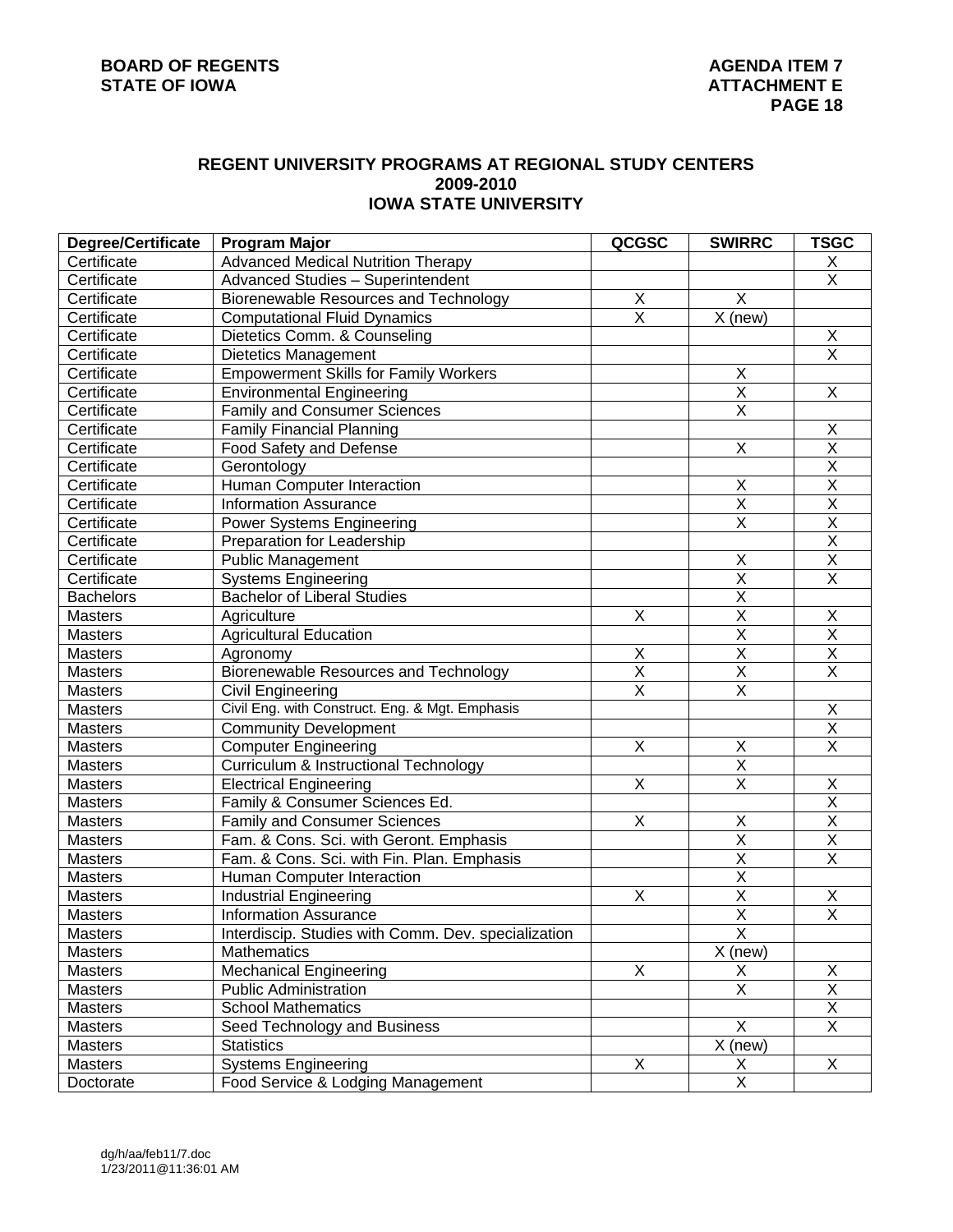# **REGENT UNIVERSITY PROGRAMS AT REGIONAL STUDY CENTERS 2009-2010 UNIVERSITY OF NORTHERN IOWA**

| <b>Degree/Certificate</b> | <b>Program Major</b>                            | QCGSC                   | <b>SWIRRC</b>           | TSGC                    |
|---------------------------|-------------------------------------------------|-------------------------|-------------------------|-------------------------|
| Certificate               | Advanced Studies - Superintendent               |                         |                         | $X$ (new)               |
| Endorsement               | <b>Driver Education</b>                         | X                       | X                       |                         |
| Endorsement               | Early Childhood Education                       | X                       | X                       | X.                      |
| Endorsement               | Early Childhood Special Education               |                         | X                       |                         |
| Endorsement               | <b>Education of the Gifted</b>                  | X                       | X                       | X                       |
| Endorsement               | English as a Second Language (ESL/TESOL)        |                         | X                       |                         |
| Endorsement               | Multi-Occupations Education                     |                         | X                       | X                       |
| Endorsement               | Reading                                         | Χ                       | X                       | X                       |
| Endorsement               | Special Education                               | X                       | X                       |                         |
| <b>Bachelors</b>          | <b>Bachelor of Liberal Studies</b>              | X                       | X                       |                         |
| <b>Masters</b>            | Early Childhood Education                       | $\overline{\mathsf{x}}$ | $\overline{\mathsf{x}}$ |                         |
| <b>Masters</b>            | Early Childhood Special Education               | X                       | X                       | X                       |
| <b>Masters</b>            | <b>Educational Administration</b>               |                         |                         | X                       |
| <b>Masters</b>            | Educational Leadership - Principalship          | X                       | X                       | X                       |
| <b>Masters</b>            | English as a Second Language (ESL and TESOL)    | X                       | X                       | X                       |
| <b>Masters</b>            | English/Teaching English in Sec. Schools (TESS) |                         |                         | $\overline{\mathsf{x}}$ |
| <b>Masters</b>            | <b>Instructional Technology</b>                 | X                       | X                       | $\overline{\mathsf{x}}$ |
| <b>Masters</b>            | <b>Literacy Education</b>                       | X                       |                         | X                       |
| <b>Masters</b>            | <b>Mathematics for Middle Grades</b>            |                         | X                       | $\overline{\mathsf{x}}$ |
| <b>Masters</b>            | Mathematics-Sec. Teaching Emphasis              | X                       |                         | Χ                       |
| <b>Masters</b>            | Music Education                                 | $\overline{\mathsf{x}}$ |                         | X                       |
| <b>Masters</b>            | Philanthropy & Nonprofit Development            |                         | X                       | X                       |
| <b>Masters</b>            | School Library Media Studies                    | X                       | $\overline{\mathsf{x}}$ | X                       |
| <b>Masters</b>            | <b>Science Education</b>                        | $\overline{\mathsf{x}}$ | X                       |                         |
| <b>Masters</b>            | Social Science for Teachers                     | X                       |                         |                         |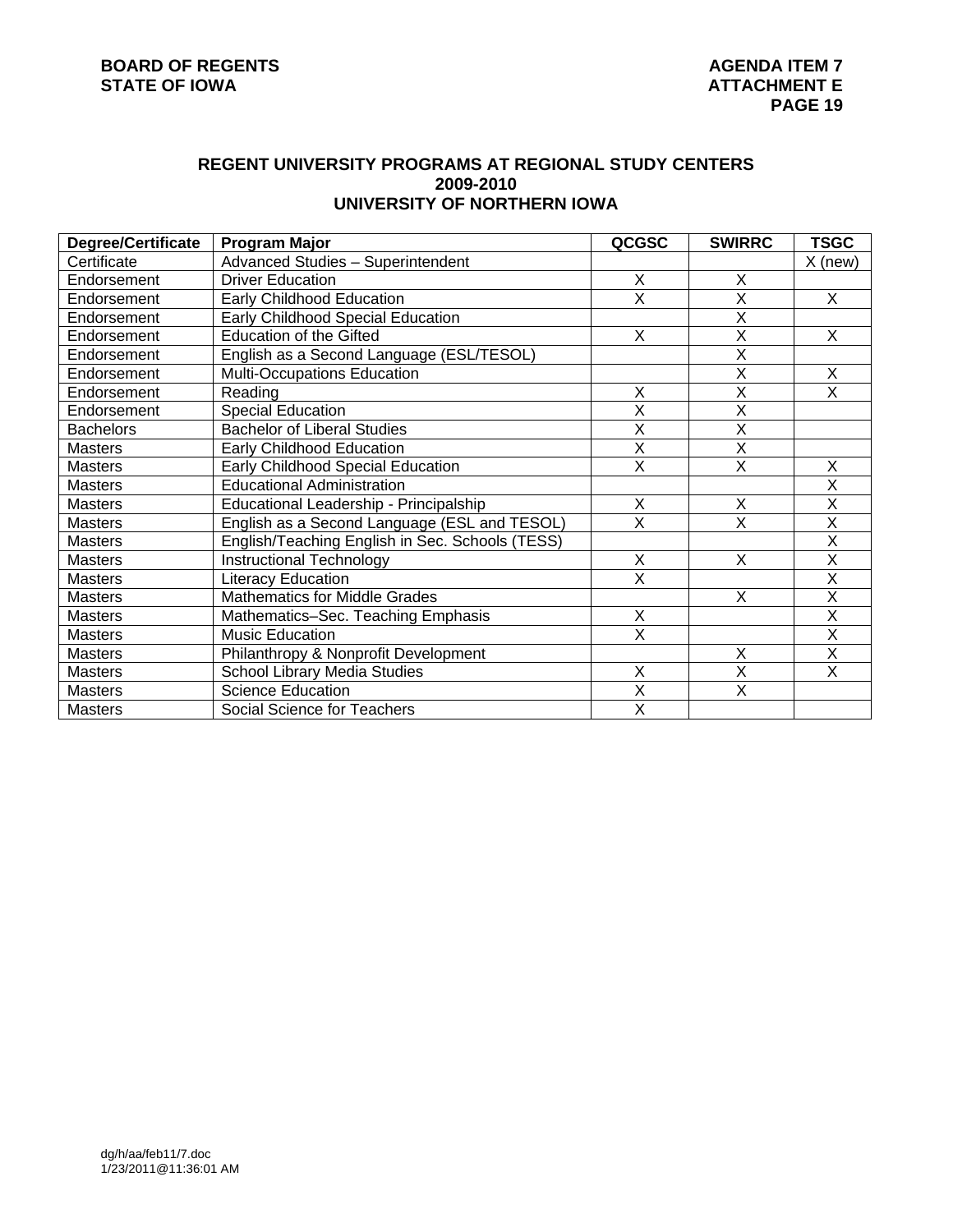# **ACADEMIC CREDIT PROGRAMS<sup>6</sup> 2009-2010**

# **UNIVERSITY OF IOWA**

| Degree or<br>Certificate <sup>7</sup> | Program Major <sup>8</sup>                                               | <b>Delivery Method/Site(s)</b>                                                                                       | <b>Requires</b><br>on-campus<br>component |
|---------------------------------------|--------------------------------------------------------------------------|----------------------------------------------------------------------------------------------------------------------|-------------------------------------------|
| <b>MSW</b>                            | Social Work                                                              | On-site and via Adobe Connect                                                                                        |                                           |
| <b>MBA</b>                            | <b>Business Administration</b>                                           | On-site and via Polycom/ElluminateLive<br>(Cedar Rapids, Council Bluffs, Des<br>Moines, Quad Cities, and Hong Kong). |                                           |
| <b>MSN</b>                            | Nursing                                                                  | Statewide via Web, on-site in Des Moines<br>(Mercy Hospital)                                                         |                                           |
| <b>MA</b>                             | <b>Educational Administration</b>                                        | Statewide via Web                                                                                                    |                                           |
| <b>MSC</b>                            | <b>Computer Science</b>                                                  | Statewide via Web                                                                                                    |                                           |
| RN to BSN                             | Nursing                                                                  | Statewide via Web                                                                                                    |                                           |
| BA                                    | Social Work                                                              | On-site and via Adobe Connect                                                                                        |                                           |
| <b>BLS</b>                            | Liberal Studies                                                          | Statewide via Web                                                                                                    |                                           |
| <b>BAS</b>                            | <b>Applied Studies</b>                                                   | Statewide via Web                                                                                                    |                                           |
| Certificate                           | Non-Profit Organization                                                  | Statewide via Web                                                                                                    |                                           |
| Certificate                           | <b>Public Health</b>                                                     | Statewide via Web                                                                                                    |                                           |
| Certificate                           | Entrepreneurship                                                         | Statewide via Web                                                                                                    |                                           |
| <b>TAG</b>                            | Talented and Gifted Endorsement-Belin-                                   | On-campus and selected ICN sites                                                                                     |                                           |
| Endorsement                           | Blank International Center for Talented and<br><b>Gifted Development</b> | throughout the state.                                                                                                |                                           |

<sup>&</sup>lt;sup>6</sup><br><sup>6</sup> Note: Program requirements may include designated hours for residential (on-campus) registration.<br><sup>7</sup> Certificate, B.A., B.S., M.B.A., Ph.D., etc.<br><sup>8</sup> Business Administration; Computer Science, Dietetics; etc.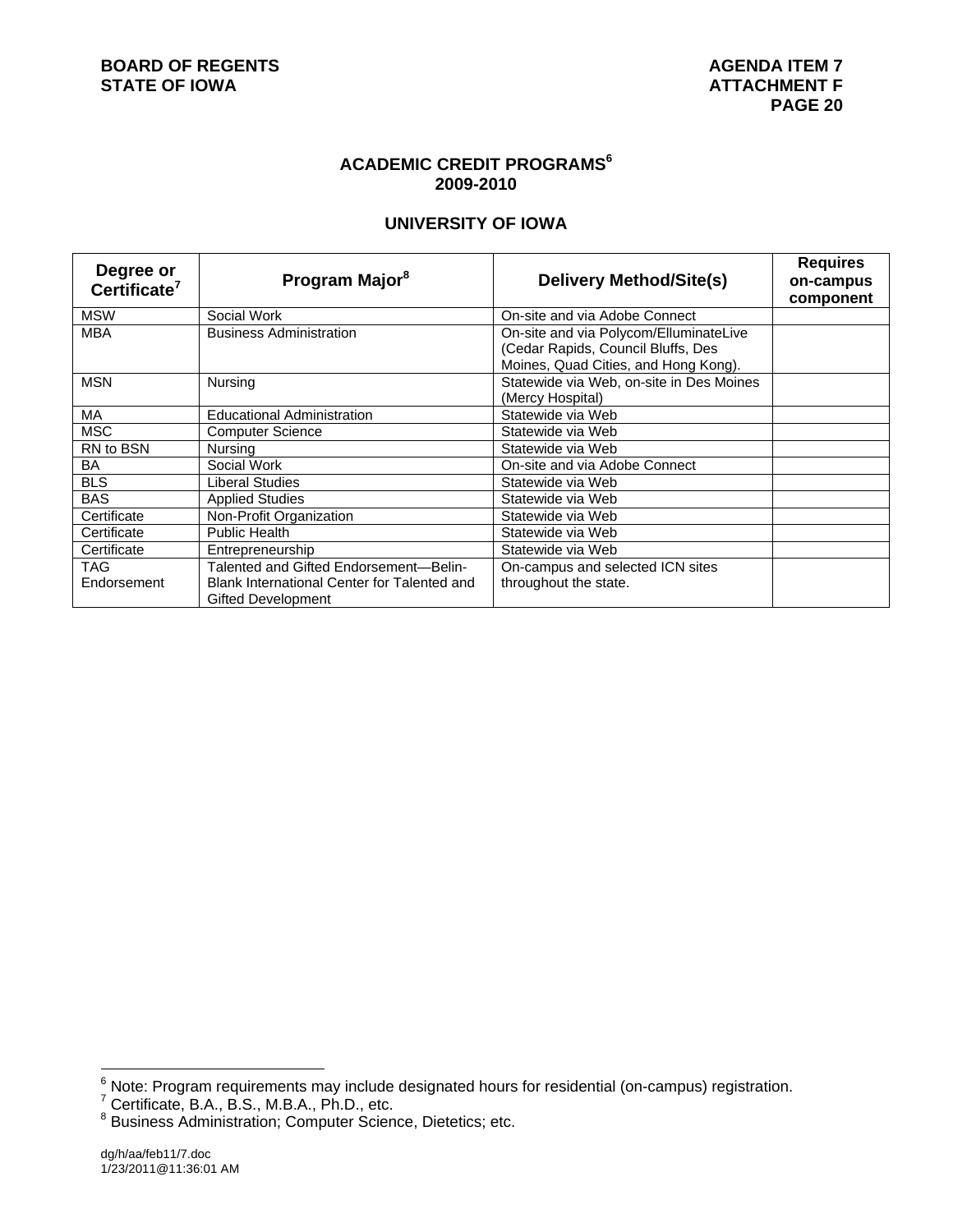## **ACADEMIC CREDIT PROGRAMS 2009-2010**

# **IOWA STATE UNIVERSITY**

| Degree or          |                                                                        |                                | <b>Requires</b>         |
|--------------------|------------------------------------------------------------------------|--------------------------------|-------------------------|
| <b>Certificate</b> | <b>Program Major</b>                                                   | <b>Delivery Method/Site(s)</b> | on-campus               |
|                    |                                                                        |                                | component               |
| Certificate        | Certificate of Family Financial Planning                               | <b>WWW</b>                     |                         |
| Certificate        | Gerontology                                                            | <b>WWW</b>                     |                         |
| Certificate        | Food Safety & Defense                                                  | WWW & Streaming Media          |                         |
| Certificate        | <b>Occupational Safety</b>                                             | WWW & Streaming Media          |                         |
| Certificate        | Biorenewable Resources and Technology                                  | <b>Streaming Media</b>         |                         |
| Certificate        | Power Systems Engineering                                              | <b>Streaming Media</b>         |                         |
| Certificate        | <b>Public Management</b>                                               | <b>WWW</b>                     |                         |
| Certificate        | <b>Information Assurance</b>                                           | <b>Streaming Media</b>         |                         |
| Certificate        | <b>Systems Engineering</b>                                             | <b>Streaming Media</b>         |                         |
| Certificate        | Human Computer Interaction                                             | <b>Streaming Media</b>         |                         |
| Certificate        | <b>Environmental Engineering</b>                                       | <b>Streaming Media</b>         |                         |
| Certificate        | <b>Computational Fluid Dynamics</b>                                    | <b>Streaming Media</b>         |                         |
| Certificate        | <b>Computer Networking</b>                                             | Streaming Media                |                         |
| Certificate        | <b>Construction Management</b>                                         | <b>Streaming Media</b>         |                         |
| Certificate        | Software Systems                                                       | <b>Streaming Media</b>         |                         |
| Certificate        | <b>Embedded Systems</b>                                                | <b>Streaming Media</b>         |                         |
| Certificate        | <b>Environmental Systems</b>                                           | <b>Streaming Media</b>         |                         |
| Certificate        | Teaching English as a Second Language (TESL)                           | <b>WWW</b>                     |                         |
| Certificate        | <b>Public Management</b>                                               | <b>WWW</b>                     |                         |
| <b>Bachelors</b>   | <b>Bachelor of Liberal Studies</b>                                     | WWW/On-site                    |                         |
| <b>Masters</b>     | Agriculture                                                            | WWW & Streaming Media or CD    |                         |
| <b>Masters</b>     | <b>Public Administration</b>                                           | <b>WWW and Streaming Media</b> |                         |
| <b>Masters</b>     | <b>Agricultural Education</b>                                          | WWW & Streaming Media or CD    |                         |
| <b>Masters</b>     | Agronomy                                                               | WWW/CD                         |                         |
| <b>Masters</b>     | Seed Technology & Business                                             | WWW & Streaming Media or CD    |                         |
| <b>Masters</b>     | <b>Systems Engineering</b>                                             | <b>Streaming Media</b>         |                         |
| <b>Masters</b>     | <b>Computer Engineering</b>                                            | <b>Streaming Media</b>         |                         |
| <b>Masters</b>     | <b>Electrical Engineering</b>                                          | <b>Streaming Media</b>         |                         |
| Masters            | <b>Mechanical Engineering</b>                                          | <b>Streaming Media</b>         |                         |
| <b>Masters</b>     | <b>Industrial Engineering</b>                                          | <b>Streaming Media</b>         |                         |
| <b>Masters</b>     | <b>Civil Engineering</b>                                               | <b>Streaming Media</b>         |                         |
| <b>Masters</b>     | <b>Information Assurance</b>                                           | <b>Streaming Media</b>         |                         |
| <b>Masters</b>     | Human Computer Interaction                                             | <b>Streaming Media</b>         |                         |
| <b>Masters</b>     | MFCS Specializations: Family Financial Planning, Food                  |                                |                         |
|                    | Science & Human Nutrition, Textiles & Clothing, Food                   |                                |                         |
|                    | Service & Lodging Management, Human Development                        |                                |                         |
|                    | & Family Studies, Gerontology                                          | <b>WWW</b>                     |                         |
| Masters            | Interdisciplinary Studies, Comm. Dev. Specialization                   | WWW & Streaming Media          |                         |
| <b>Masters</b>     | <b>Statistics</b>                                                      | <b>WWW</b>                     |                         |
| Masters/Ph.D.      | Family &<br>Sci.<br>Education<br>Consumer<br>(no<br>new<br>admissions) | WWW/FF                         | $\overline{\mathsf{x}}$ |
| Ph.D.              | Foodservice and Lodging Management (Child Nutrition                    |                                | $\overline{X}$          |
|                    | Program Leadership Academy)                                            | WWW/FF                         |                         |
|                    | <b>Available only in lowa</b>                                          |                                |                         |
|                    | Dietetics Internship                                                   | On-site (various)              |                         |
| <b>Masters</b>     |                                                                        | On-site (Mason City, Des       |                         |
|                    |                                                                        | Moines, Atlantic, Ottumwa,     |                         |
|                    | <b>Educational Leadership</b>                                          | Storm Lake)                    |                         |
| <b>Masters</b>     | Specialization in Curriculum & Instructional Technology                | <b>WWW</b>                     |                         |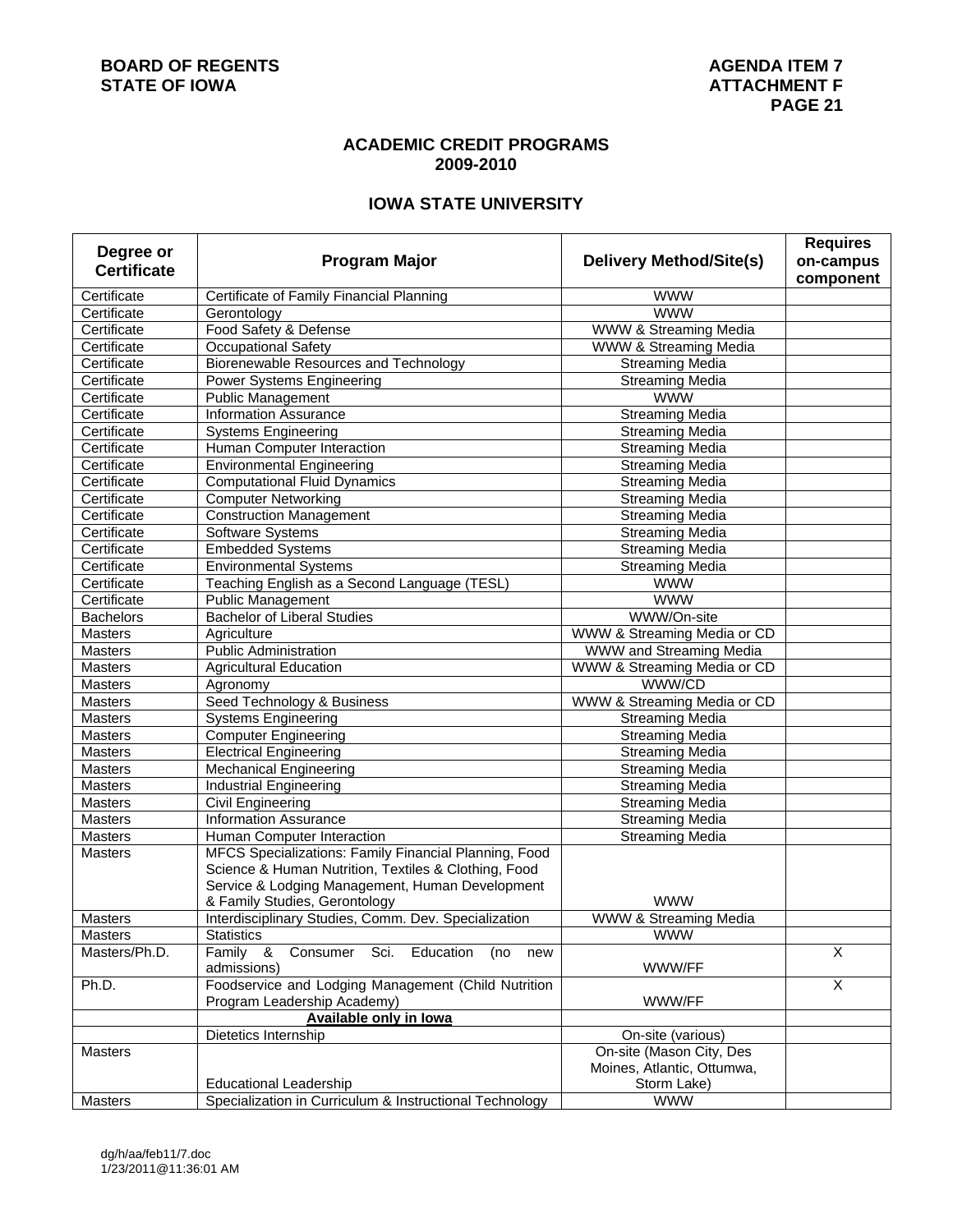# **BOARD OF REGENTS AGENERY AGENERY REGENTS AGENERY AGENERY AGENERY AGENERY PROPERTY AGENERY ATTACHMENT F**

| Degree or<br><b>Certificate</b> | <b>Program Major</b>                            | <b>Delivery Method/Site(s)</b> | <b>Requires</b><br>on-campus<br>component |  |
|---------------------------------|-------------------------------------------------|--------------------------------|-------------------------------------------|--|
| <b>Masters</b>                  | <b>School Mathematics</b>                       | WWW/On-site                    |                                           |  |
| Ph.D.                           | <b>Educational Leadership</b>                   | On-site (Ames)                 |                                           |  |
| Certificate                     | <b>Empowerment Skills for Family Workers</b>    | On-site (Various)              |                                           |  |
|                                 | <b>Available only in Greater Des Moines</b>     |                                |                                           |  |
| Masters                         | <b>Business Administration</b>                  | On-site (Des Moines)           |                                           |  |
| Certificate                     | Advanced Studies - Superintendent Certification | On-site (Ames)                 |                                           |  |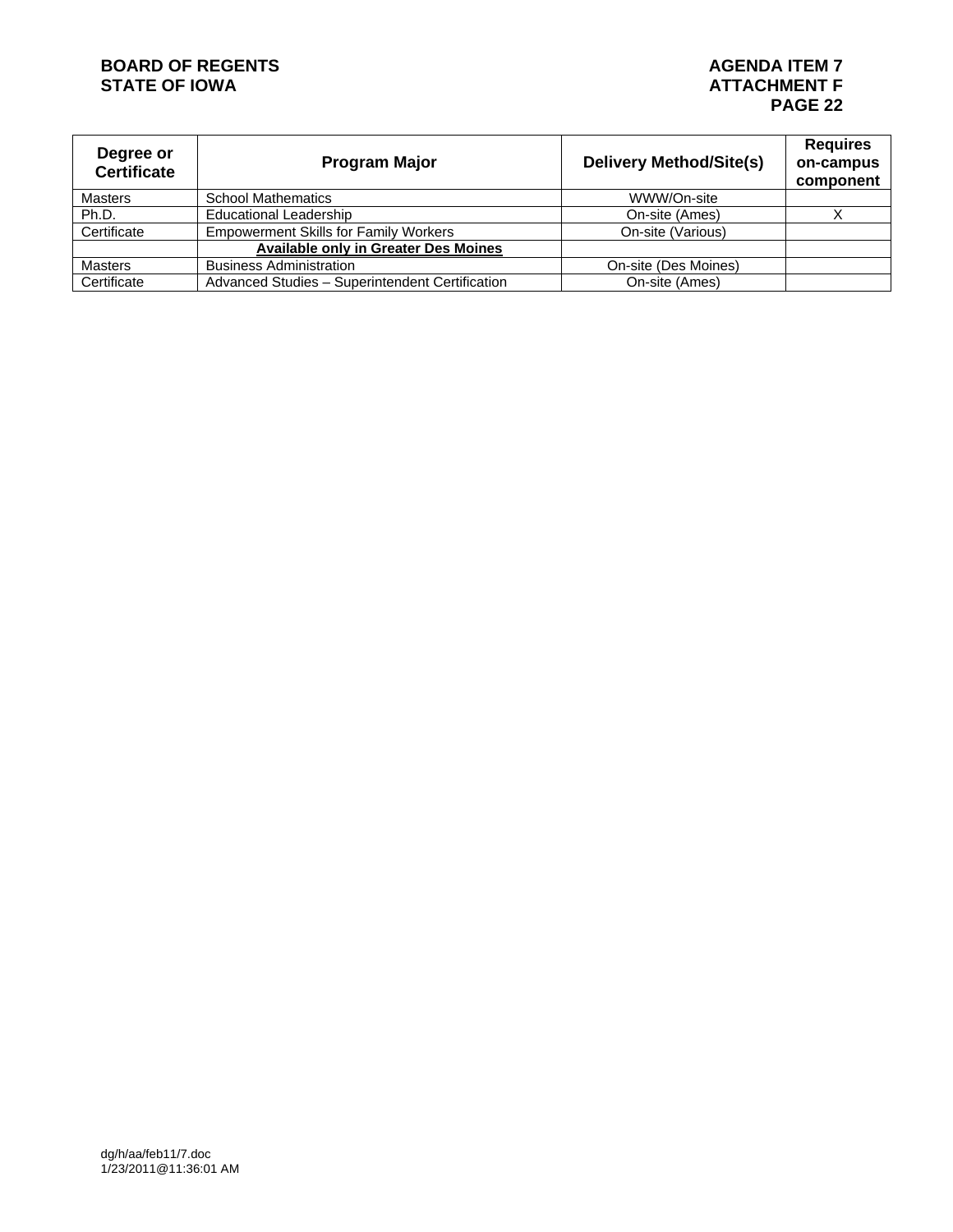## **ACADEMIC CREDIT PROGRAMS 2009-2010**

# **UNIVERSITY OF NORTHERN IOWA**

| Degree or          |                                          |                                                                                                                           | <b>Requires</b> |
|--------------------|------------------------------------------|---------------------------------------------------------------------------------------------------------------------------|-----------------|
| <b>Certificate</b> | <b>Program Major</b>                     | <b>Delivery Method/Site(s)</b>                                                                                            | on-campus       |
|                    |                                          |                                                                                                                           | component       |
| Ed.D.              | <b>Educational Leadership</b>            | ICN/WWW/On-site (Des Moines)                                                                                              | X               |
| Masters            | <b>Business Administration</b>           | On-site (Hong Kong)                                                                                                       |                 |
| <b>Masters</b>     | Early Childhood Education                | ICN/WWW - (Avoca, Bettendorf, Cedar Rapids, Elgin, Fairfield,<br>Grinnell, Johnston, Sioux City, Tiffin, West Burlington) |                 |
| <b>Masters</b>     | Educational Leadership-                  | ICN/WWW - (Cedar Rapids, Charles City, Fort Dodge,                                                                        |                 |
|                    | Principalship                            | Marion, Marshalltown, Mason City, Postville, Sigourney,                                                                   | X               |
|                    |                                          | Spirit Lake, Tama, Winthrop)                                                                                              |                 |
| <b>Masters</b>     | Educational Leadership-                  | ICN/WWW - (Cedar Rapids, Davenport, Des Moines,                                                                           | X               |
|                    | Principalship - UEN                      | Dubuque, Fort Dodge, Iowa City, Johnston)                                                                                 |                 |
| <b>Masters</b>     | Elementary Education                     | ICN/WWW - (Alden, Cedar Rapids, Corwith, Dubuque,                                                                         |                 |
| <b>Masters</b>     | English - ESL/TESOL                      | Keosauqua, Rockwell, West Des Moines)                                                                                     |                 |
|                    |                                          | ICN/WWW-(Bettendorf, Cedar Rapids, Des Moines,<br>Glenwood, Marshalltown, Nora Springs)                                   |                 |
| <b>Masters</b>     | Instructional Technology                 | ICN/WWW - (Ackley, Avoca, Cedar Rapids, DeWitt, Elkader,                                                                  |                 |
|                    |                                          | Estherville, Fort Dodge, Johnston, Manning, New Sharon,                                                                   |                 |
|                    |                                          | Postville, State Center, West Burlington, Winthrop)                                                                       | X               |
| <b>Masters</b>     | <b>Literacy Education</b>                | ICN/WWW - (Cedar Rapids, Clear Lake, Elgin, Fort Dodge,                                                                   |                 |
|                    |                                          | Garner, Greene, Johnston, Manning, Muscatine, New Sharon,                                                                 |                 |
| <b>Masters</b>     |                                          | Odebolt, Postville, State Center, West Burlington, Winthrop)<br>WWW and summers on the UNI campus                         |                 |
|                    | Mathematics - Secondary<br>Schools       |                                                                                                                           | X               |
| <b>Masters</b>     | Mathematics - Middle Schools             | WWW and summers on the UNI campus                                                                                         | Χ               |
| <b>Masters</b>     | Music Education                          | ICN/WWW - (Ames, Cedar Rapids, Epworth, Grinnell,                                                                         |                 |
|                    |                                          | Johnston, Lake Mills, Muscatine, Onawa, Pocahontas,                                                                       |                 |
|                    |                                          | West Des Moines)                                                                                                          |                 |
| <b>Masters</b>     | Philan. & Nonprofit Devel.               | ICN/WWW - (Ankeny, Cherokee, Council Bluffs,                                                                              |                 |
| Masters            | <b>Physical Education</b>                | Dubuque, Mason City, Solon)<br>On-campus/On-site (Grundy Center)                                                          | X               |
| <b>Masters</b>     | School Library Studies                   | ICN/WWW - (Arlington, Bettendorf, Cedar Rapids,                                                                           |                 |
|                    |                                          | Hinton, Iowa Falls, Johnston, Lone Tree, Marshalltown,                                                                    | X               |
|                    |                                          | Mt. Vernon, Pella, Riverside, Truro)                                                                                      |                 |
| <b>Masters</b>     | <b>Science Education</b>                 | ICN/WWW - (Cedar Rapids, Donnellson, Eddyville, Johnston)                                                                 |                 |
| <b>Masters</b>     | Social Science for Teachers              | ICN/WWW - (Bellevue, Cedar Rapids, Guttenberg, Iowa                                                                       |                 |
|                    | Grades 6-12                              | City, Johnston, Postville)                                                                                                |                 |
| Masters            | Special Education - Early                | ICN/WWW - (Des Moines, Holstein, Goose Lake, Lake Park,                                                                   |                 |
|                    | Childhood                                | LuVerne, Monticello, Murray, Sioux Rapids, Walnut)                                                                        | Х               |
| <b>Masters</b>     |                                          | ICN/WWW - (Cedar Rapids, Chariton, Conrad, Decorah,                                                                       |                 |
|                    | Teaching English in Secondary            | Delhi, Dubuque, Gilbert, Johnston, Lone Tree, Newton,                                                                     |                 |
|                    | Schools (TESS)                           | Peosta, Sioux City)                                                                                                       |                 |
| Certificate        | Advanced Studies in the                  | ICN/WWW - (Algona, Bettendorf, Carroll, Cedar Rapids,                                                                     |                 |
|                    | Superintendency                          | Elgin, Fairfield, Lisbon, Manchester, Marcus,                                                                             |                 |
|                    |                                          | Montezuma, Muscatine, Ottumwa, Pella, Van Meter)                                                                          |                 |
| <b>Bachelors</b>   | Elementary Education 2+2<br><b>DMACC</b> | On-site, ICN, WWW - (Ankeny, Boone, Carroll)                                                                              |                 |
| <b>Bachelors</b>   | Elementary Education 2+2                 | On-site, ICN, WWW - (Cedar Rapids, Davenport,                                                                             |                 |
|                    | Statewide                                | Dubuque, Ottumwa, Sioux City, Spencer)                                                                                    |                 |
|                    | Technology                               | On-site, ICN, WWW - (Carroll)                                                                                             |                 |
| <b>Bachelors</b>   | Management 2+2                           |                                                                                                                           |                 |
| <b>Bachelors</b>   | <b>Bachelor of Liberal Studies</b>       | <b>WWW</b>                                                                                                                |                 |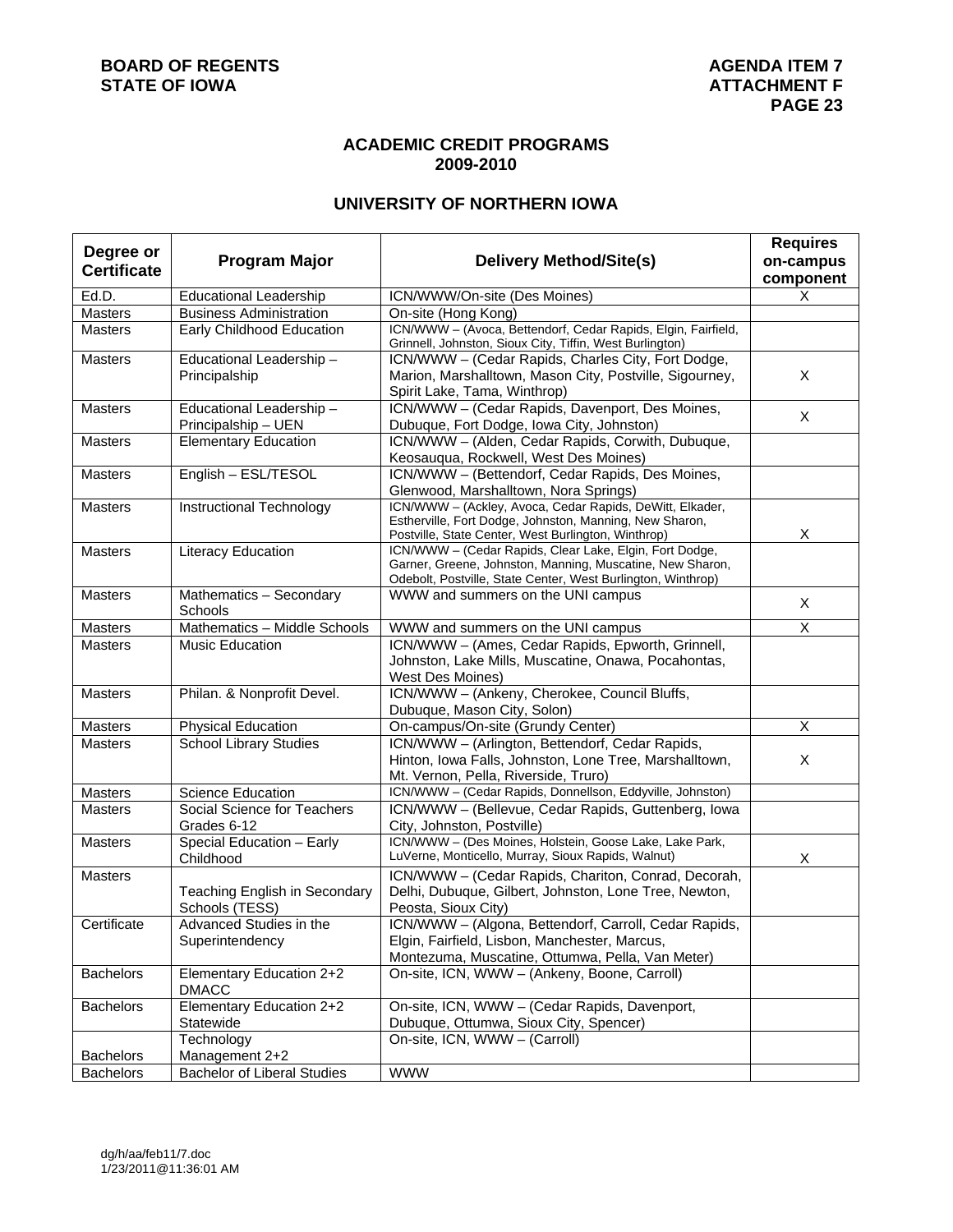#### **CREDIT COURSE REGISTRATIONS AND ENROLLMENTS USING THE IOWA COMMUNICATIONS NETWORK (ICN) 1999-2000 – 2009-2010**

|           | <b>SUI</b>     |                | <b>ISU</b> |       | <b>UNI</b> |       | <b>TOTAL</b> |       |
|-----------|----------------|----------------|------------|-------|------------|-------|--------------|-------|
|           | $\mathbf{C}^1$ | E <sup>2</sup> | С          | Е     | С          | Е     | C            | Е     |
| 1999-2000 | 53             | 2,126          | 78         | 1,109 | 72         | 1,268 | 203          | 4,503 |
| 2000-2001 | 56             | 2,228          | 85         | 877   | 101        | 1,484 | 242          | 4,589 |
| 2001-2002 | 48             | 1,988          | 67         | 722   | 106        | 1,631 | 221          | 4,341 |
| 2002-2003 | 28             | 1,795          | 32         | 411   | 121        | 1,686 | 181          | 3,892 |
| 2003-2004 | 29             | 963            | 23         | 276   | 131        | 1,768 | 183          | 3,007 |
| 2004-2005 | 26             | 766            | 19         | 195   | 118        | 1,606 | 163          | 2,567 |
| 2005-2006 | 13             | 126            | 13         | 115   | 128        | 1,719 | 154          | 1,960 |
| 2006-2007 | 8              | 76             | 6          | 50    | 133        | 1,936 | 147          | 2,062 |
| 2007-2008 | 5              | 93             | 4          | 52    | 130        | 2,070 | 139          | 2,215 |
| 2008-2009 |                | 28             | 4          | 60    | 130        | 2,009 | 135          | 2,097 |
| 2009-2010 | 0              | 0              | $\Omega$   | 0     | 127        | 1,967 | 127          | 1,967 |

 $^1C$  = number of courses.

 $E =$  number of enrollments.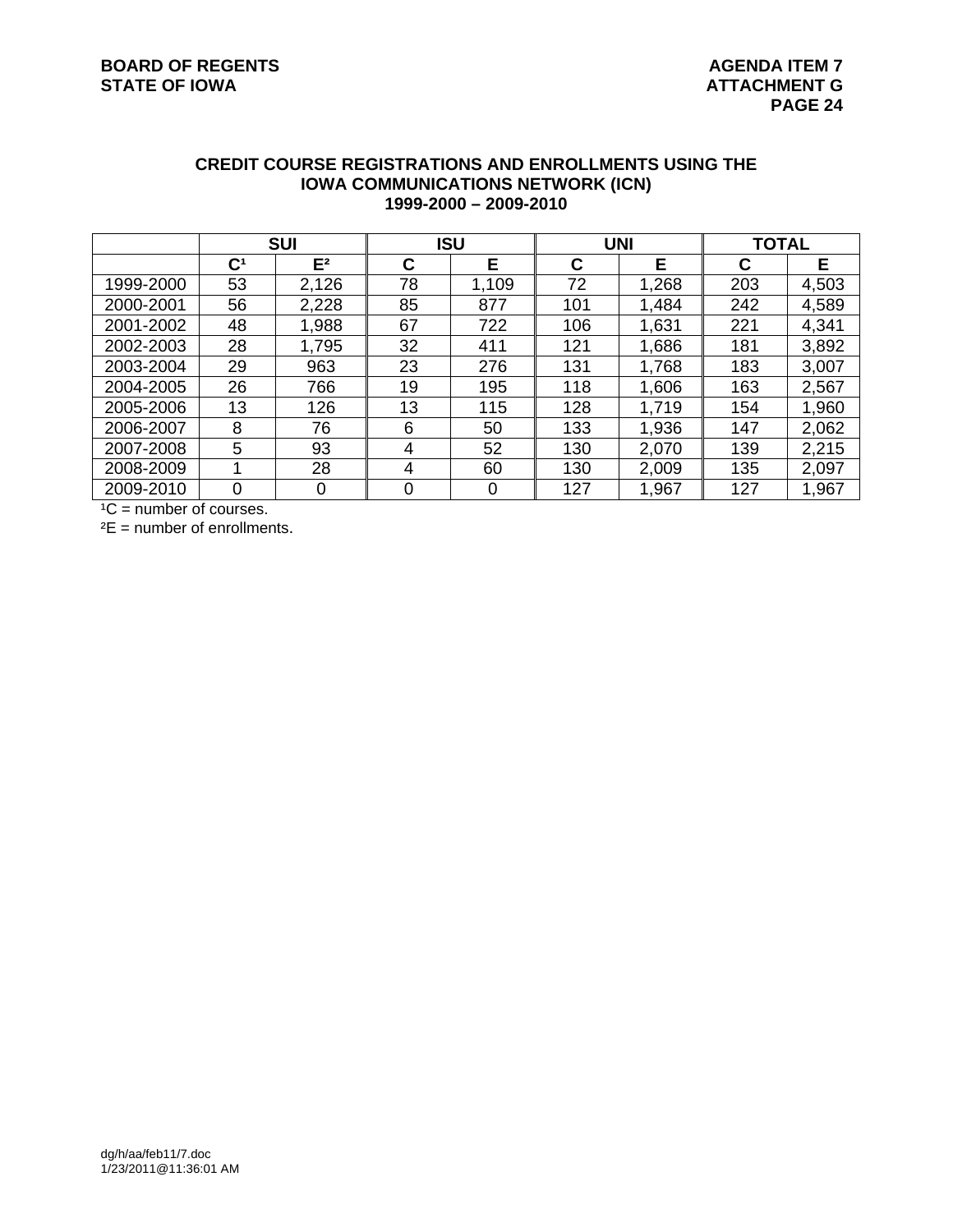#### **STUDY OF DISTANCE EDUCATION AT THE REGENT UNIVERSITIES DISTANCE EDUCATION FACTORS NOVEMBER 2005**

- $\Diamond$  Methods to identify needs for distance education offerings. Each Regent university has a system of ongoing data collection regarding distance education needs and uses the results to inform decisions about off-campus program offerings. Educational needs may be identified by any of the following at the Regent universities:
	- $\boxtimes$  Student and employer market demand, including formal general market studies; informal general market studies; competitor market analyses; industry information; analyses of enrollment data and trends; and formal target market studies.
	- Assessments of educational needs, including academic research; professional and industry associations; and industry assessments.
	- $\boxtimes$  Assessments of economic/workforce development requirements, including demographic data; studies (e.g., Battelle report); and industry groups.
	- $\boxtimes$  Academic and institutional needs.
	- $\boxtimes$  Information provided by advisory committees to the professional colleges.
	- $\boxtimes$  Identification of needs through active liaisons with licensure boards.
- $\diamondsuit$  Selection of technology/delivery modes for program offerings. A number of factors are considered in assessing distance education delivery technology, including the following:
	- *Student access*. The institution selects the media that will provide students the best access to the distance education content; it considers geographic proximity and students' technological resources and skills.
	- *Pedagogical requirements*. The institution determines the best match between the content to be delivered, the teaching and learning experiences, and the devices that will best communicate the content.
	- *Market requirements*. The institution considers the expectations of students for quality, cost, convenience, interaction, and other competitive factors.
	- *Institutional capacity*. The institution considers the availability of the knowledge, technical resources, and skills of the academic unit, the instructor, and the content developer.
	- *Cost/value*. The institution considers the value to the course or program of more expensive modes of delivery and the budget constraints of the course to use a particular technology.
	- *Technology characteristics*. The institution considers capacity for asynchronous/synchronous delivery, allocation of capital cost, remote site cost, production cost, per-unit delivery unit, support cost, video quality, audio quality, presentation quality (digital materials), interactivity, reach, convenience, and use limitations.